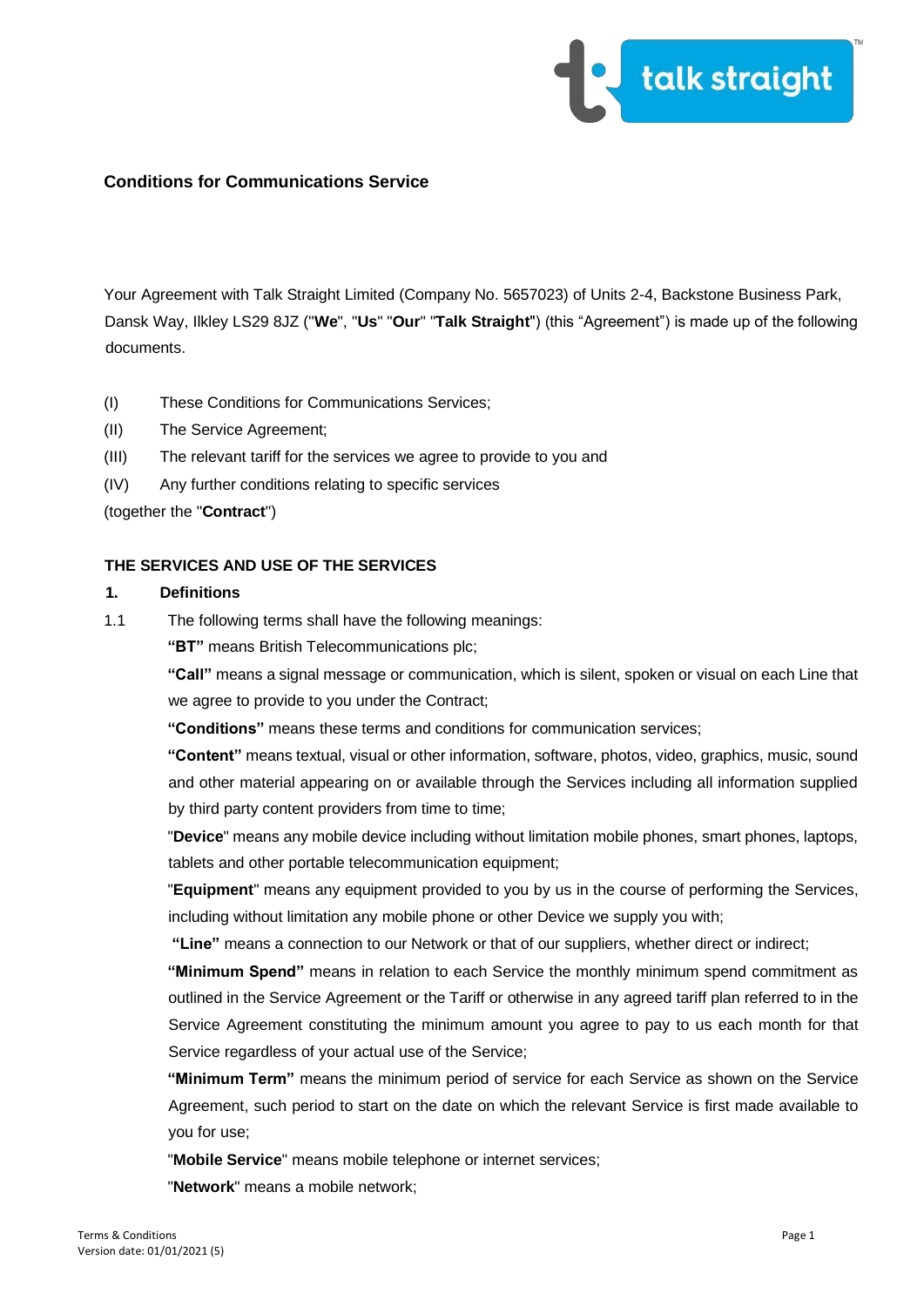

**"Our Equipment"** means Equipment provided to you by us ancillary to providing the Services and which remains in our ownership at all times;

**"Rental Equipment"** means the equipment identified on the Service Agreement or otherwise notified to you in writing that we will rent to you as part of our provision of the Services and which will return to us after expiry or termination of the Contract, subject to the provisions of the Contract;

**"Sale Equipment"** means the equipment identified on the Service Agreement or otherwise notified to you in writing or email that we will sell to you, subject to the provisions of the Contract;

**"Service"** or **"Services"** means all or part of the Services explained in paragraph 2 or identified in the Service Agreement and any related services that we agree to provide to you under the Contract; **"Service Agreement"** means (i) where you place an order with us by telephone, the confirmation of order accompanying these Conditions, or (ii) where you place a written order, the document you sign when you become our customer, in each case detailing, amongst other things, the Services you wish to receive the Services for and the Tariff at which you will be charged and which forms part of the Contract;

"**Start Date**" means the date we make each of the Services (as applicable) available to you for use; "**Tariff**" means the tariff rates for the Services as applicable from time to time;

"**Wireless Services**" means the wireless telecommunication services;

"**Year**" means a period of 12 months commencing on the Start Date and each 12 month period thereafter during the term of the Contract;

"**You**" "**Your**" means the person, company, firm or other entity identified as the customer in the Services Agreement.

## **2. Provision of the services**

- 2.1 The services we supply to you are those Services detailed in the Services Agreement. The Services may include (but are not limited to):
	- The ability to make or receive a Call ("**Telephone Service**");
	- The provision of line or lines for a rental charge ("**Line Rental Service**");
	- The provision of broadband fixed and / or mobile Internet / WAN access; encompassing ADSL, FTTC ("Superfast Fibre"), EoFTTC ("Superfast Fibre Plus"), G.Fast, FTTP, EoFTTP, G.Fast, EoG.Fast ("Ultrafast Fibre"), 3G, 4G, 5G ("Mobile Connectivity"), EFM, Leased Line, Point to Point ("Ultimate Fibre") or any other newly released broadband technology released after incorporation of these terms and conditions (**"Broadband Service"**);
	- The provision of content filtering and / or management services **("Content Filtering Service"**);
	- The provision of firewall and / or management services (**"Firewall Service"**);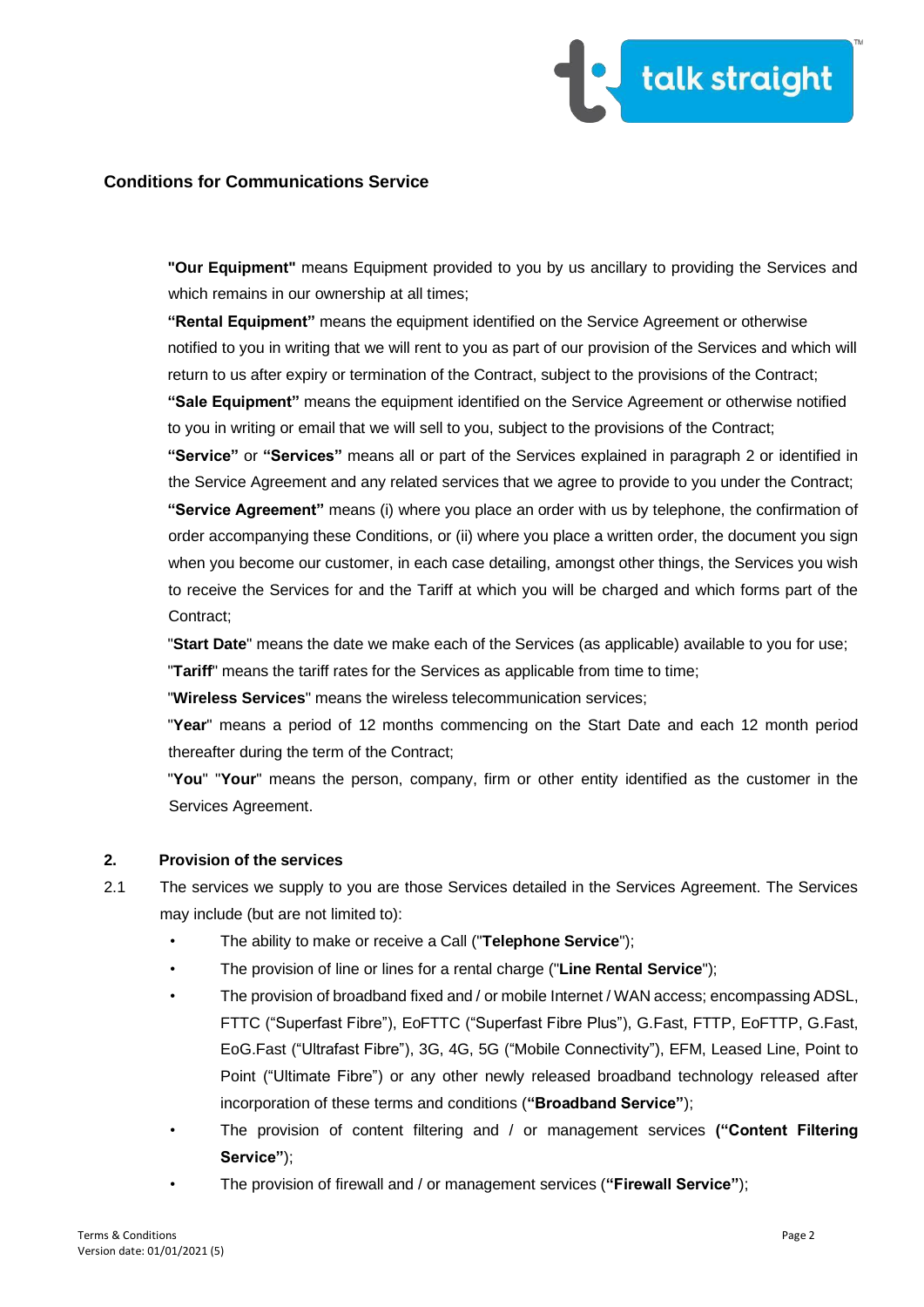

- The provision of IP telephony services ("**VoIP Service**");
- The provision of cloud storage services (**"Storage Service"**);
- Any other Services which we may offer for sale from time to time.

For the avoidance of doubt, the specific Services to be provided to you under the Contract shall be detailed in the attached Services Agreement.

- 2.2 We will use reasonable endeavours to provide you with the Services by the date we agree with you and to continue to provide the Services until the Contract is terminated. However, time shall not be of the essence in relation to performance and we will not be liable for any loss or damages suffered by you should the Services not commence on and/or be completed by the agreed date.
- 2.3 We cannot guarantee and do not warrant that the Services will be free of interruptions or will be faultfree and we will not be liable for any loss or damages should the Services be interrupted from time to time. You accept that there may also be degradations of the quality of the Service from time to time due to matters beyond our control (see clause 14 below), and that we will not be liable for any loss or damages should the quality of the Service we provide be affected by such matters.
- 2.4 In providing the Services we shall use the reasonable skill and care that may be expected from a competent communications service provider. However, where you do not use an Assured broadband or internet service supplied by us, then you understand that we make no assurances in respect of the quality of your Calls and we shall not be liable for any degradation of service you experience compared to the service you received from your previous supplier.
- 2.5 By signing the Contract you warrant that you are out of contract with your current supplier and therefore we are not liable for any charges levied upon you or us from your existing supplier by moving to Talk Straight to provide the Services. You understand that you shall be liable for any costs or fees payable to your existing supplier arising in connection with your termination of their services.
- 2.6 By signing the Contract you warrant that you have disclosed all features associated to your current service. This includes any other services which are reliant upon this service, (for example, but not limited to, extension billing or IDA removal). We cannot be held responsible for any additional charges you may have levied upon you by your other suppliers when moving from your existing telecoms supplier to us.
- 2.7 Unless otherwise agreed in writing, you agree to secure exit from your existing supplier within 5 weeks from signature of the Contract for all services which we are to assume responsibility for. We reserve the right to charge for any necessary work relating to moving you from your existing supplier to us if you have not specified any additional services we are not aware of. Such charges shall be in accordance with our standard rates in force at the relevant time.
- 2.8 (a) We will give you an estimated installation date for the Services but you understand time is not of the essence in relation to performance of any installation. Subject to clause 13.1 below we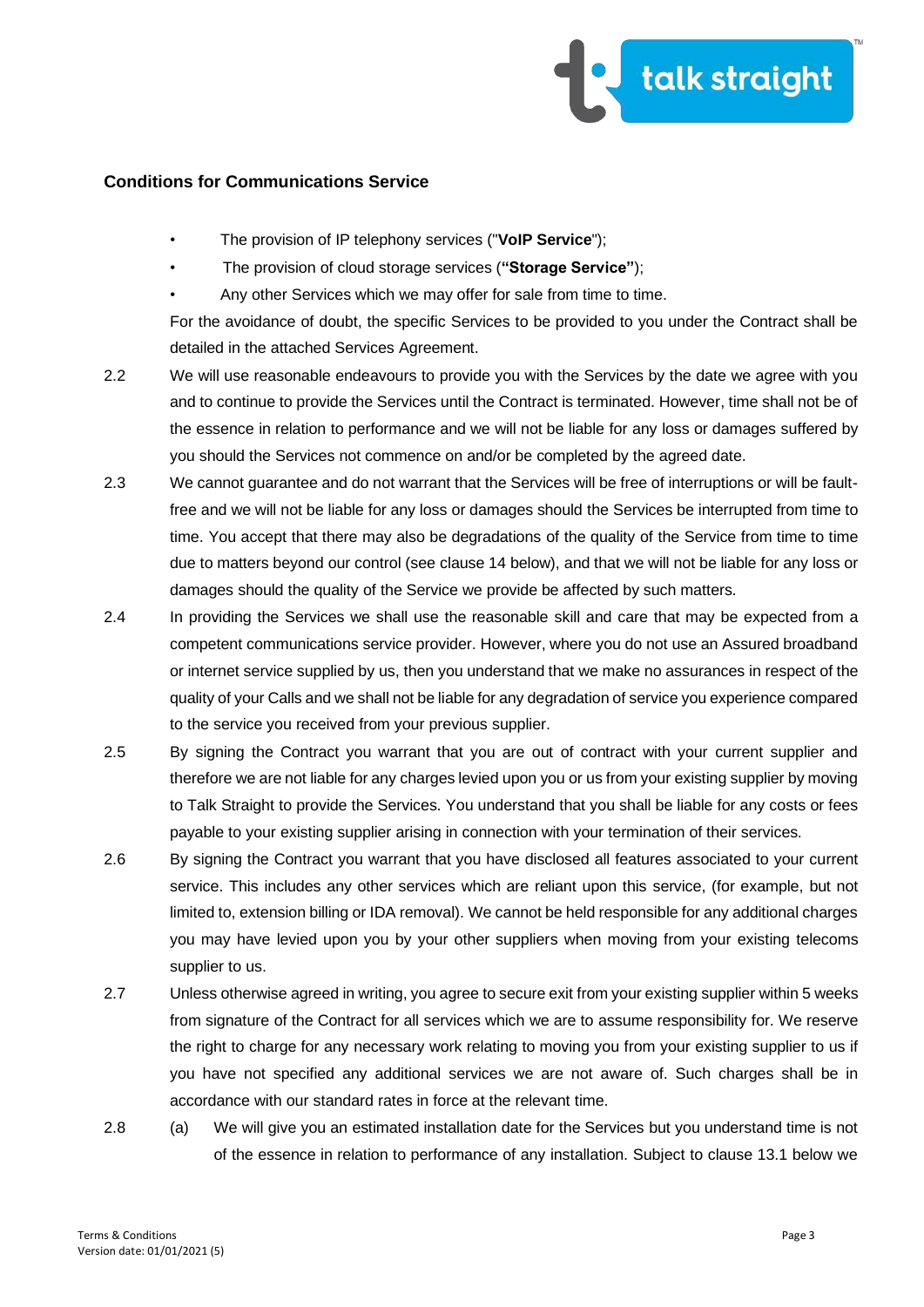

shall not be liable for any costs or losses suffered by you which relate to our delayed or failed performance of the installation services.

- (b) If you do not supply the correct postcode relating to your telecoms service and our initial attempt to take over your services fail due to this reason then we reserve the right to charge you a reasonable administration fee of equal value to the amount we are charged by our suppliers. It is your responsibility to confirm the postcode BT has on record with your existing suppliers and to inform us of such in writing within a reasonable period in advance.
- 2.9 (a) On the agreed day of installation should our engineers or our supplier's engineers be unable to get access physically or remotely to your site due to any act or omission by you or any of your officers, employees or agents, then an abortive full day site visit charge at our current rate will be payable by you. Further, we shall be entitled to charge you for any additional charges levied upon us by our third party suppliers as a result of such failed site visit.
	- (b) You must give us a minimum of 2 full working days (i.e. a minimum of 48 hours) notice if you wish to cancel or re-arrange a pre-arranged engineer site visit. In the event you fail to give such notice you shall be liable to pay £200 plus VAT to us in respect of such cancelled engineer appointment irrespective of whether your contract provides for free installation services. Some of our engineering services and our suppliers engineering services are time and materials based. We will indicate an estimated cost at time of order. If however the installation is more complicated and/or takes longer to complete than first anticipated for any reason, then we reserve the right to charge you additional sums on an hourly basis, based on our standard rates as in force from time to time.
- 2.10 It is your responsibility to accurately tell our suppliers engineers where to install Lines and Equipment on the day of installation. Such information should be provided to us in advance of installation in writing. Should you not do so and the Line or Equipment is installed (in whole or in part) elsewhere in your premises then you are responsible for any additional charges in moving the Line/Equipment to the desired location, and any loss or damage incurred as a result of the Line and/or Equipment being installed in the incorrect location.

#### 2.11 **Broadband Service:**

- (a) If we, in our reasonable opinion, consider that your bandwidth usage profile is abnormal or out of the ordinary (including without limitation high levels of bandwidth use in a given period based on our experience we have the right to take such action as we deem appropriate (including but not limited to in accordance with our other obligations under our agreements with our broadband suppliers) which may include without limitation, restricting or suspending your use of the Broadband Service on a temporary or permanent basis, and/or increasing the charges you pay for the Broadband Service in accordance with paragraph 2.12(d).
- (b) We will inform you in writing if we impose any restrictions on your use of the Broadband Service.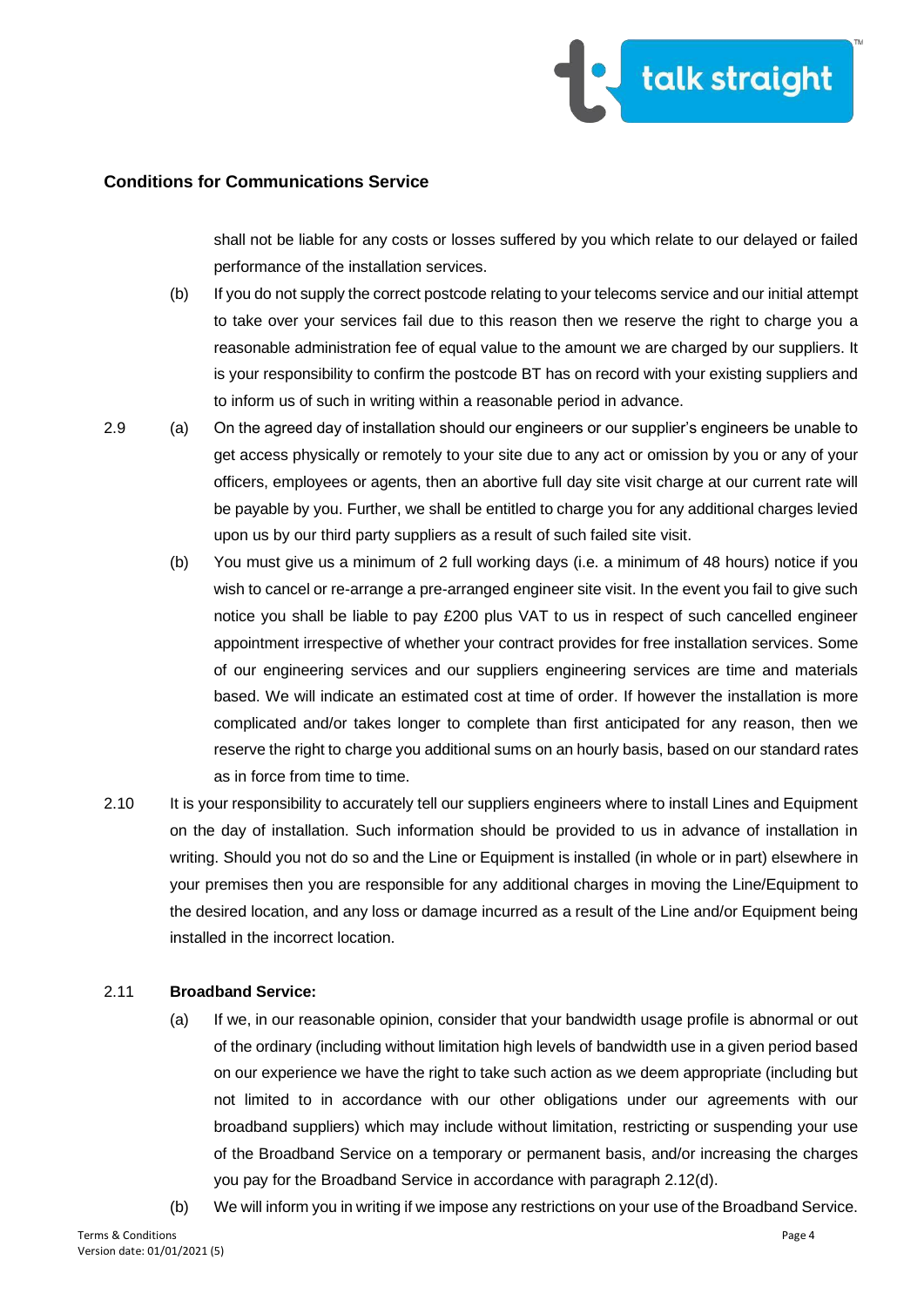

- (c) Your use of the Broadband Service is entirely at your own risk. We will not be liable for any loss or damage arising from any virus, Trojan horse, spam or other malicious contract that you may receive while using the Broadband Service notwithstanding that there may be a firewall contained in Equipment supplied in connection with the Broadband Service.
- (d) In the event that your use of the Broadband Service exceeds reasonable levels, we shall be entitled to make such additional charges as may be necessary to cover our costs of providing such excess. This applies even in the event of usage arising from fraudulent or illegal activity whether by your employees, contractors, agents or third parties. It is your responsibility to prevent such usage and to deal with the consequences. Talk Straight will use its reasonable endeavours to mitigate your charges in such circumstances but cannot guarantee to do so.
- (e) In the event that your Broadband service is targeted or creates a Distributed Denial of Service (DDoS) attack then we will inform you in writing and work with you on identifying the root cause of the attack. In any 12-month period, the first time our anti-DDoS platform mitigates an attack no charge will be levied on you but we reserve the right to charge you £500 per additional attack we successfully mitigate if you have not specifically purchased an anti-DDoS solution from us.
- (f) A Call Barring charge of £2 per month will be levied against you for any Standard (ADSL), Superfast Fibre (FTTC) or Ultrafast (G.Fast) and charged annually, unless at point of order you opt out of our Call Barring service.

## **2.12 Mobile Service:**

- (a) As resellers we cannot guarantee 100% UK coverage on any Network. It is your responsibility to check coverage availability in the area you wish to use the Service including without limitation where we recommend a specific mobile Network to you. Please ask us for online website checkers of Service availability for each mobile network. The online Service availability checker produces estimates only and is not 100% accurate and cannot factor in things like thickness of walls (or similar) which may affect Service availability. We shall not be responsible for any error or inaccuracy in the results of the online availability checker and you should not rely on such when entering into the Contract.
- (b) We offer a service to check service availability in your area by sending you a pay as you go sim card for your desired Network. There is a charge of £10 for this. We shall be entitled to charge in advance for this Service.
- (c) If you order a Mobile Service and subsequently find you cannot receive signal at a desired location you are still liable to pay for the remainder of your contract as per clause 16. If you wish to terminate your contract with us due to poor signal you understand that you shall still be liable to pay early termination fees in accordance with clause 15 below.
- (d) Some of our mobile offerings only work with specific handsets.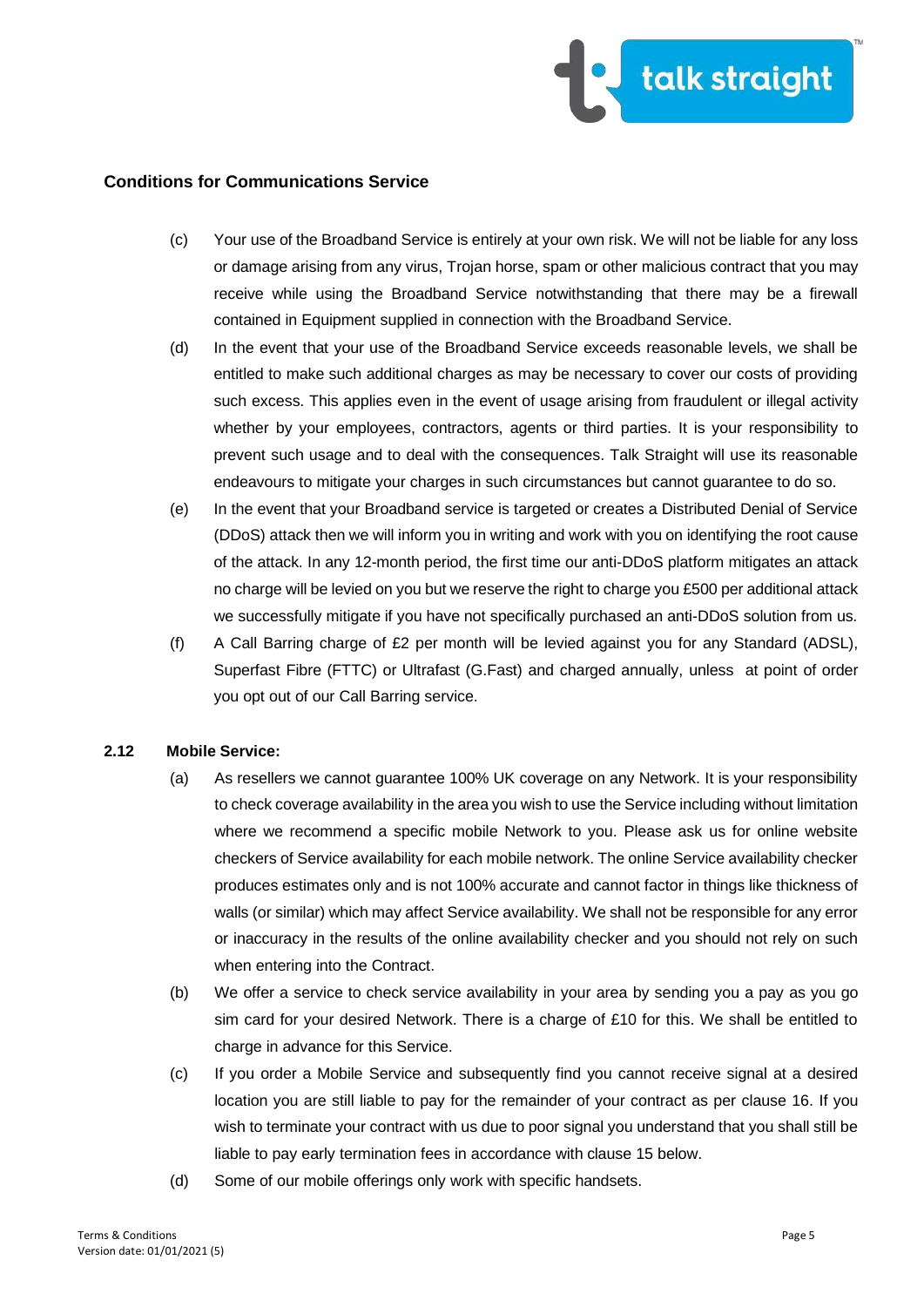

- (e) You may supply your own handsets to be used on our supplier's mobile Networks but we shall not be liable for any handsets you supply and use in connection with the Services.
- (f) Sim cards remain our property at all time. If these are not returned to us at the end of your Contract with us for Mobile Services we reserve the right to charge you a £5 none return fee.
- (g) Should your mobile become lost or stolen you must immediately inform us so we can deactivate your SIM card. You are liable for any calls made using the SIM card we have supplied to you until you have informed us that the SIM card has been lost or stolen, by calling us 01133 222 333.
- (h) You acknowledge that we are entirely dependent on our suppliers and the Network operators in relation to the quality of airtime; the line clarity and call interference; and the geographic extent of the airtime coverage, and local geography, topography and / or atmospheric conditions and/or other causes of physical electromagnetic interference that may from time to time adversely affect the provision of airtime.
- (i) Without prejudice to any other right or remedy available to us, we may, from time to time and without notice, suspend the Mobile Services and provision of Services to you and at our discretion suspend the provision of the Mobile Service to your Device(s) in any of the following circumstances without prejudice to our right hereunder, provided that we shall use reasonable endeavours to restore the Mobile Service and reconnect the Device as soon as reasonably practicable:
	- A) During technical failure, modification or maintenance of the telecommunication systems by which the Mobile Service is provided; and
	- B) During technical failure, modification or maintenance of our systems by which the Services are (in whole or in part) provided and;
	- C) If you fail to comply with the terms of the Contract after being given written notice of your failure (including but not limited to failure to pay any sums due hereunder) until such failure to comply is remedied; and
	- D) If you allow anything to be done which in our reasonable opinion may have the effect of jeopardising the operation of the Mobile Services, or our system; and
	- E) If in our reasonable opinion the Mobile Service is being used in a manner prejudicial to your interest or that of any of our customers and/or us: or
	- F) Because of an emergency or upon instruction by emergency services or any government or appropriate authority (including the Network operator) or for your own security.
- (j) At our discretion we may suspend any Device from making Calls (other than to the emergency services) and/or disconnect the Device (on a temporary or permanent basis) if we have reasonable cause to suspect fraudulent use of any payment method, the Device's SIM card or the Device itself, or if the Device is identified as having been stolen.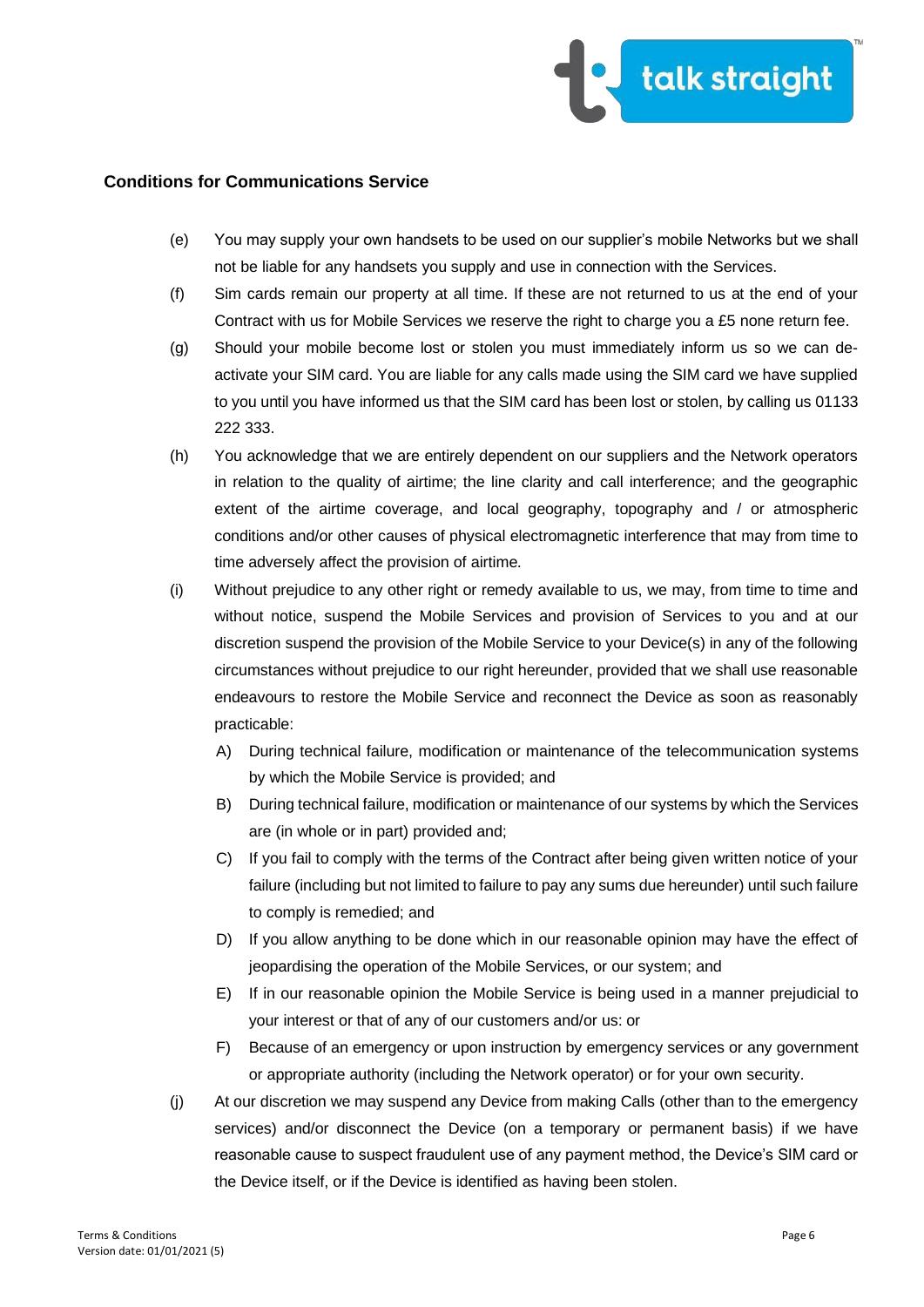

- (k) During any period of suspension arising from the circumstances detailed paragraph 2.13(i) A) to F) inclusive and/or 2.13(j) above, you shall remain liable for all charges levied in accordance with the Contract.
- (l) If we agree at our sole discretion to re-instate the Service following a suspension or disconnection, you may be liable for a re-connection fee if the suspension or disconnection is due to your default or any act or omission committed by you or using your Device**.**
- (m) You acknowledge that the current statutory provisions relating to wireless telegraphy and telecommunications services apply to your use of Services via a Device and/or SIM Card and in addition you must generally observe the Wireless Telegraphy Act of 1949 to 1967, the Telegraphy Act 1984, (as amended from time to time) and any other relevant legislation, statutory instruments, and comply with any directions made by the Director General of the Office of Telecommunications of the Secretary of State;
- (n) You agree that you shall:
	- A) Not use or allow others to use the Service for any improper or immoral or unlawful purpose;
	- B) Not act or omit to act in any way in which may injure or damage any personal property or the Network or howsoever cause the quality of the Service to be impaired.
	- C) Comply with any reasonable instructions issued by us which concern your use of the Service or Device/SIM Card or connected matters.
	- D) Provide us with all such information that we may reasonably require; and
	- E) Only use the Device/SIM Card supplied under the Contract, which is approved for use with the Network or such other Device as we have approved in advance and in writing.
- (o) Our minimum call charge is as published by the relevant Network at the time of the Contract being signed.
- (p) In certain circumstances (such as non-payment by us of amount due to our providers), our benefits and obligations relating to such mobile airtime Services under the Contract may revert in full to our providers and amounts due by you to us may become due directly to them and they will thereafter provide all customer service, invoicing and cash collection processes to you in respect of such Services.
- (q) The Services may enable access to Content. You may only use Content in a way that does not infringe the intellectual property or proprietary rights of others. We or our service providers (as applicable) may vary Content, access to Content or the technical specification of the Service in a way that might affect the Content from time to time. You are solely responsible for assessing the accuracy and completeness of Content.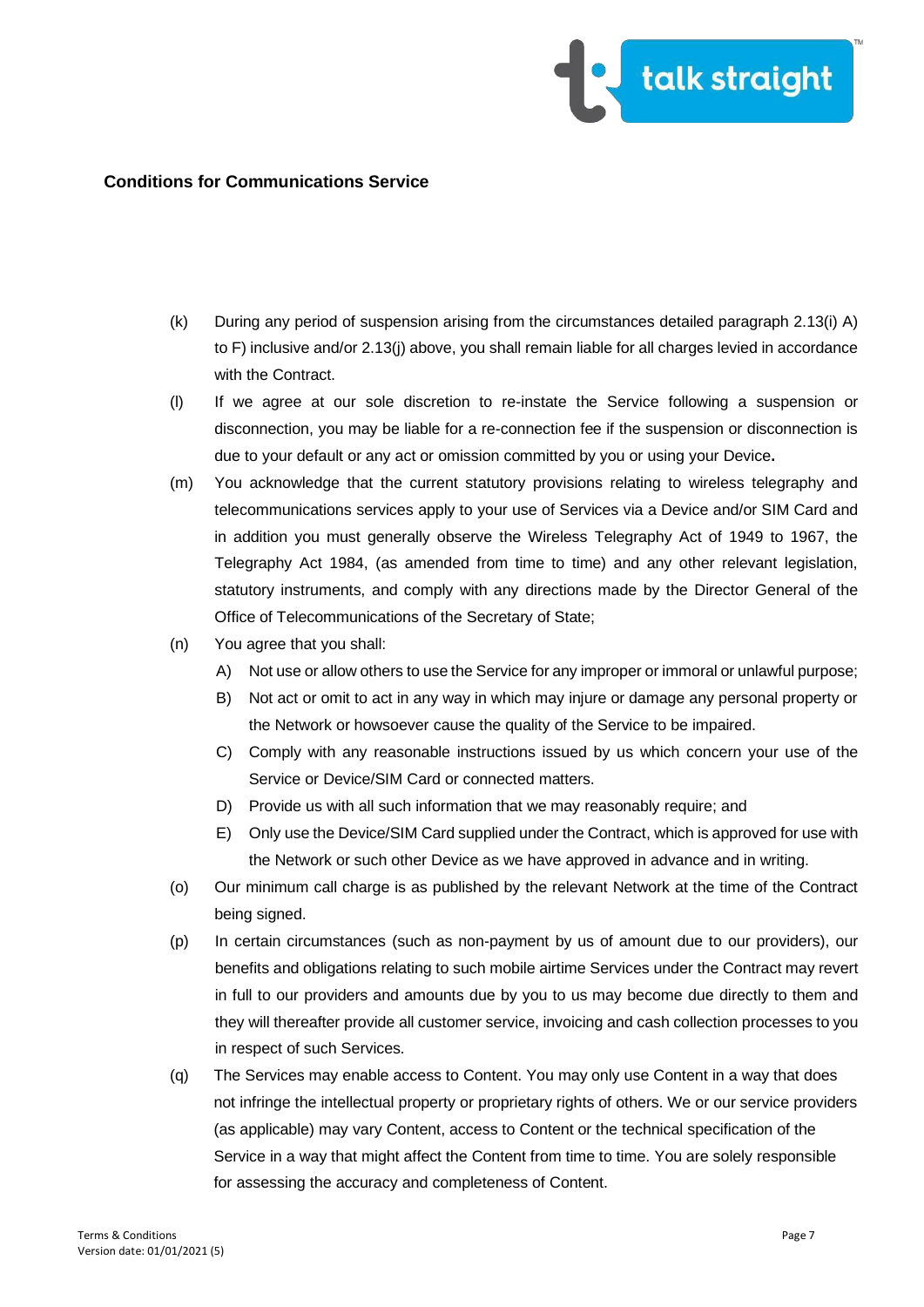

(r) If you amend the configuration of the SIM Plan as part of your own management, then it is your responsibility to ensure any impact is considered commercially, and that this may incur additional charges to rectify, or additional charges such as Overage or Data Plan Upgrade charges.

#### **2.13 VoIP Service**

- (a) All VoIP system telephone licences howsoever made available to you, shall remain our property at all times. You shall not be entitled to sell, share or transfer in anyway the VoIP licences to or with any third party without obtaining our prior written consent.
- (b) Although our VoIP Services can often work with third party broadband suppliers' networks ("**Third Party Network**"), we do not give any assurances of Call quality or system functionality where you use the VoIP Services with or in conjunction with any Third Party Network as these networks are outside of our direct control.
- (c) Where you use a Third Party Network and/or your own equipment in relation to the VoIP Services you shall be responsible for securing adequate quality of service and/or firewall rules in order to ensure that sufficient bandwidth and connection speed is reserved and available for the VoIP Services.
- (d) Should you use a Third Party Network and you experience bad call quality, it is your responsibility to contact your supplier to resolve these issues. If you require our help then you must request such assistance in writing and we will charge you on an hourly basis to help resolve this issue. These charges are levied and you shall be liable to pay the charges even if the issue is not resolved.
- (e) You are liable for any rental fees associated with the Service for the period of the Contract. Should you wish to cancel before the Contract for rental Services has expired please refer to 16.2.
- (f) You accept that you do not own any number(s) provided to you under this Contract (each "**Number**") and that this Contract is personal to you. Therefore, you have no right to sell or to agree to transfer any Number(s) provided to you by us in connection with the Services and you must not do so or try to do so.
- (g) You also accept that we have the right to reallocate to a third party any Numbers that are provided to you for use with the Services but that you do not use for a period of six (6) months. However, provided you continue to pay any recurring rental charges for the relevant Number(s), we shall not exercise this right.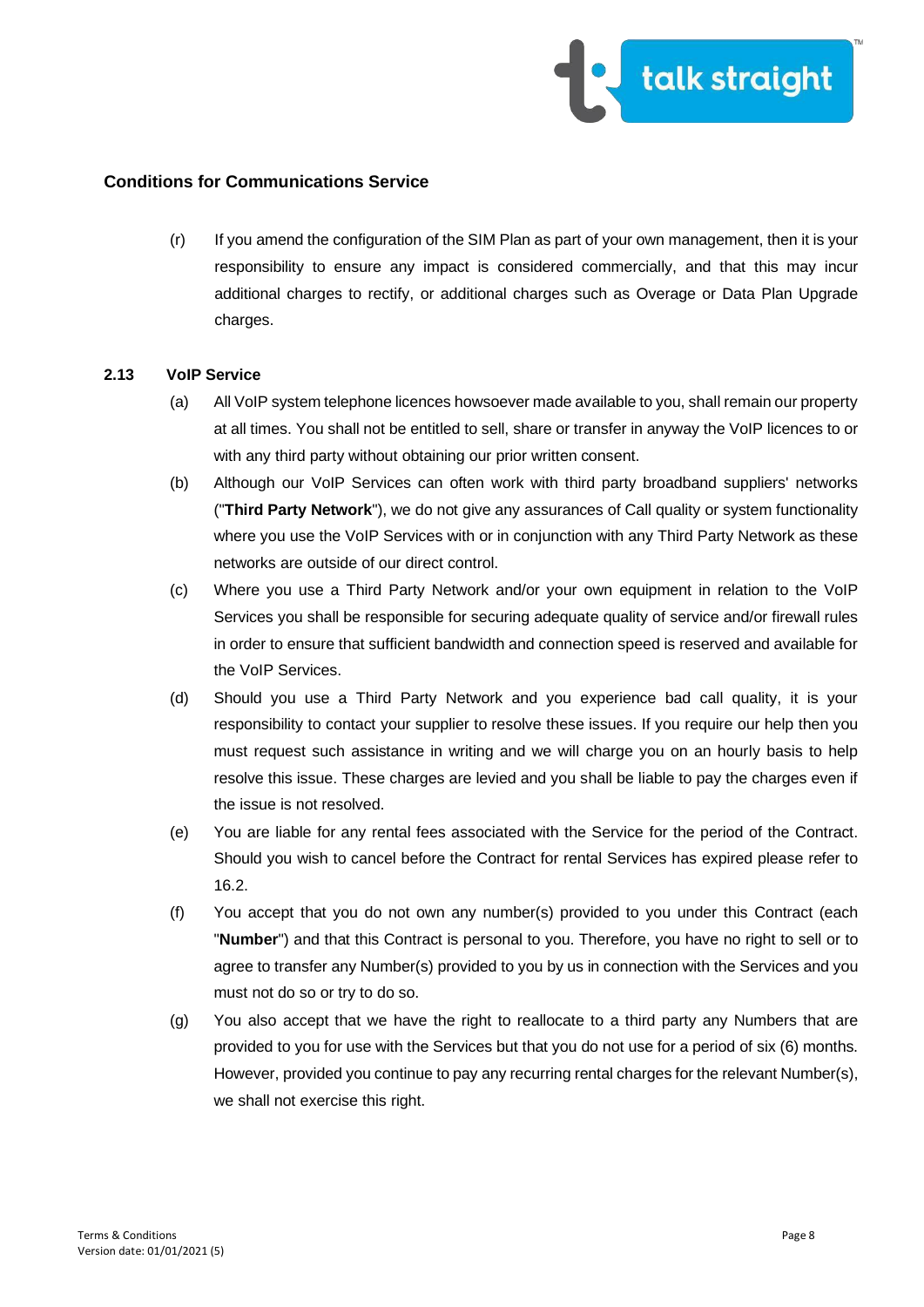

### **3. Number Porting**

- 3.1 All Number porting, migration or transfer requests (whether relating to VoIP Services, landline Telephone Services and/or NTS) must be submitted to us in writing and you will be charged a porting fee unless otherwise agreed in writing. This fee is dependent on the type of line the Numbers are being ported from.
- 3.2 We will submit a geographic porting request only once a geographic number letter of authority form has been completed. It is your responsibility to ensure you have supplied us with the correct postcode relating to all Numbers you wish to port. If the port is rejected due to an incorrect or incomplete postcode relating to a Number then a charge of £20 will be levied per Number per failed attempt.
- 3.3 We will notify you as to which day the Number(s) you have requested will be ported from your existing supplier to us. A pre-port test Call will be made from us / our suppliers to ensure that your Number(s) are routing correctly. Should you either not answer the Call or not setup a recorded message correctly identifying you then the port will fail. A charge will be levied of £20 (payable by you to us) and the porting process must start again. The lead time to attempt porting again will be at least that of the time from original port acceptance to the initial porting attempt.
- 3.4 Any porting of a number to another carrier from a Talk Straight supplied service will incur a charge of £30 per number.

### **4. Changes and interruptions to the Services**

- 4.1 From time to time we may:
	- (a) change the code or phone Number or the technical specifications relating to the relevant Services for operational reasons or where we are asked to do so by a government or regulatory body;
	- (b) interrupt and temporarily suspend the Services for operational reasons, because of an emergency or for reasons of security; and/or
	- (c) by providing you with not less than 4 weeks written notice, amend, vary, modify, or otherwise change the content of the Services or the provider of such Services, providing that functionality of the affected Services is not materially altered. Nothing in this clause 4.1 (c) shall afford you any additional right to terminate the Contract.
- 4.2 You acknowledge and agree that in the event of 4.1(a) or (b) occurring, the Services may be interrupted or otherwise affected. In the event of such interruption, we will use reasonable endeavours to restore the Services in a timely manner.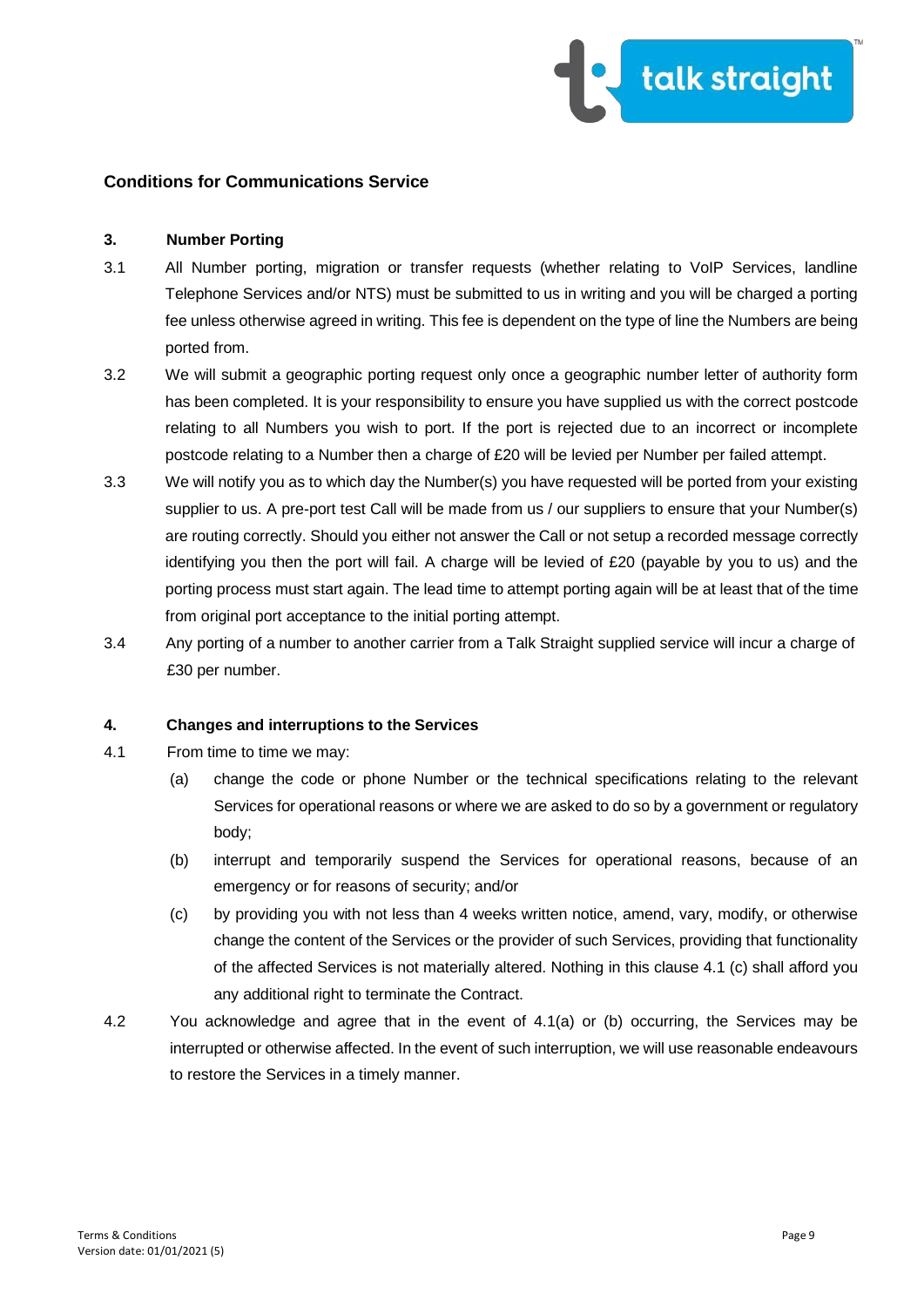

## **EQUIPMENT**

#### **5. Equipment**

- 5.1 To the extent possible, we shall use reasonable endeavours to pass on to you the benefit of any manufacturers' warranties in relation to Equipment supplied by us in connection with the Services.
- 5.2 You are responsible for providing us with sufficient information so as to enable delivery (and in the case of Rental Equipment only, installation) of the Equipment. If we are unable to deliver to you (and/or where applicable, install) the Equipment due to any act or omission by you, you agree that we shall be entitled to charge you the reasonable costs of any re-delivery which is required and any other costs we incur as a result.
- 5.3 You hereby grant us, our agents and employees an irrevocable licence at any time to enter any premises where the Equipment is or may be stored to inspect them, maintain them (where applicable) or, where you have not acquired ownership of the Equipment in accordance with the Contract, to recover them.
- 5.4 You understand and agree that we shall not be liable for performing and/or any costs or charges relating to any configuration of equipment not supplied and maintained by us.
- 5.5 Where you have custody of Our Equipment (whether as part of any equipment package or otherwise) you will take all reasonable steps to ensure that it is kept safe and not damaged and that it is covered by your policies of insurance and our interest is noted on those policies as applicable. You will permit us to enter upon your premises upon reasonable notice to inspect, repair, replace or remove Our Equipment.

### **6. Sale Equipment**

- 6.1 The quantity, quality and description of and any specification for the Sale Equipment shall be as set out in the Service Agreement.
- 6.2 We shall deliver the Sale Equipment to your address as specified in the Service Agreement, and time shall not be of the essence for delivery.
- 6.3 Risk in the Sale Equipment will pass to you on delivery of the Sale Equipment (or, where we are unable to deliver the Sale Equipment at the time agreed due to an act or omission by you, at the point we attempt to make delivery). Therefore, it is your responsibility to look after the Sale Equipment and you will have to pay if you wish to replace or repair the Sale Equipment if it is lost, stolen or damaged.
- 6.4 You will not own the Sale Equipment until you have paid us in full for the Sale Equipment; and all other sums you owe to us under this and any other contract. We reserve the right to require you to return to us, or for us to collect (at your cost), the Sale Equipment if you do not pay us in full for the Sale Equipment by the due date for payment (in accordance with paragraph 10 below). Where ownership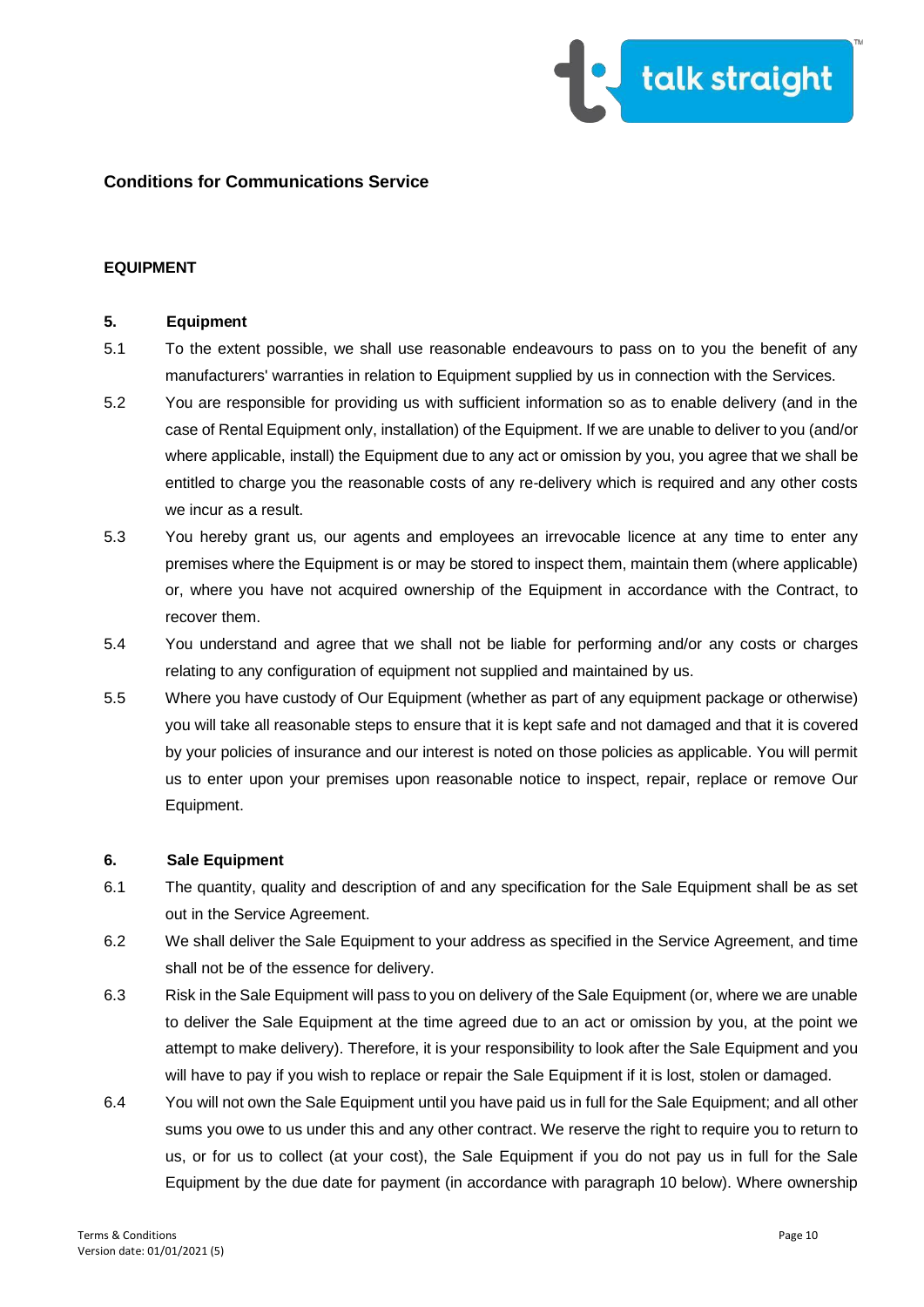

in the Sale Equipment has transferred to you in accordance with this paragraph 6.4, you will be entitled to continue to use the Sale Equipment after expiry or termination of the Contract.

6.5 You will be responsible for installing the Sale Equipment. We will not be liable for any loss, costs, damages or faults caused by, or repairs required as a result of, installation or misuse of, or damage to, any Sale Equipment. You agree to indemnify us and keep us indemnified for all claims, losses, damages and expenses that are brought against us, or arising as a result for the same.

#### **7. Rental Equipment**

- 7.1 All Rental Equipment supplied to you by us shall at all times remain in our ownership or control and except as otherwise agreed in writing, you shall not at any time acquire any title or interest in or to the Rental Equipment. You will not let, sell, charge, assign, sub-license or allow a third party to use the Rental Equipment without obtaining our prior written consent, nor remove any labels or other proprietary marks. You shall not prejudice our rights in the Rental Equipment in any way. We may replace the Rental Equipment from time to time either with your prior consent or provided that the replacement Rental Equipment is of a specification that is at least equal to the Rental Equipment originally supplied and such change does not materially disrupt the provision of the Services.
- 7.2 Subject to the other terms of this paragraph 7, we (or our authorised representative) shall, during our usual working hours:
	- a) where necessary, install the Rental Equipment at your premises at a time and date agreed with you; and
	- b) use our reasonable endeavours to repair any faults to the Rental Equipment in accordance with our standard procedures (which are available on request).
- 7.3 Risk in the Rental Equipment will pass to you on delivery of the Rental Equipment (or, where we are unable to deliver the Rental Equipment at the time agreed due to an act or omission by you, at the point we attempt to make delivery). It is your responsibility to look after the Rental Equipment that is in your possession or custody and you agree to pay for the Rental Equipment to be replaced or repaired if it is lost, stolen or damaged in any way, at anytime.
- 7.4 If upon installation services being performed by us or on our behalf for you, the engineer identifies that you do not possess the required sundries, kit or other equipment (for example purposes only, network cables) necessary to perform the installation and/or such are not available to the engineer for any reason, where we are able to supply such kit and/or other sundries to you, you agree that we shall be entitled to charge you for such at our list price for such items/services as applicable.
- 7.5 You will notify us promptly in writing of any faults which occur, any repairs which become necessary, and/or of any loss, theft or damage to the Rental Equipment.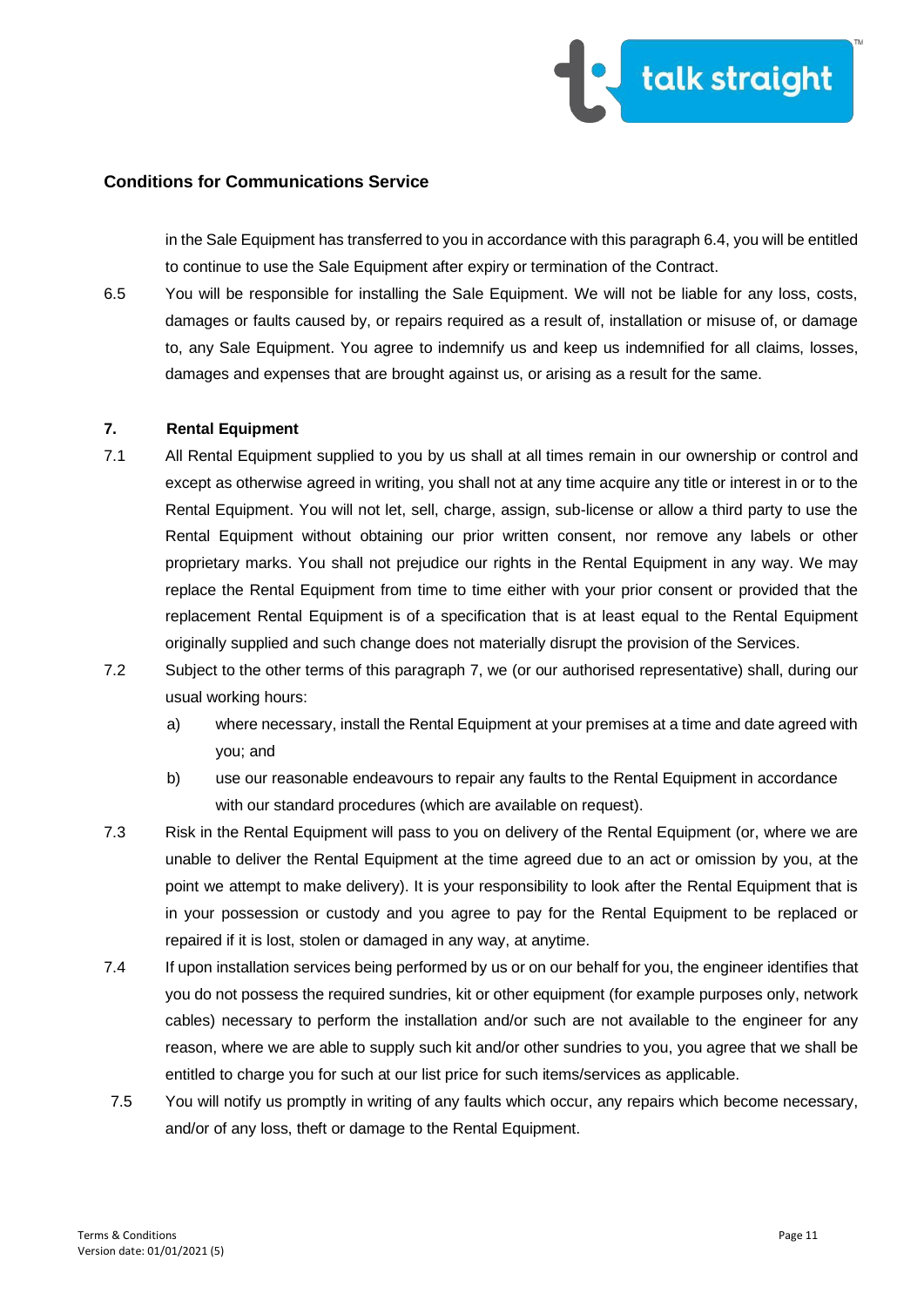

- 7.6 You agree that you will only use the Rental Equipment in conjunction with the relevant Services and shall comply at all times with our reasonable instructions in relation to its use and/or the manufacturer's written instructions.
- 7.7 You shall be responsible for obtaining and maintaining adequate cover to insure the Rental Equipment while in remains in your possession and custody and thereafter until it is safely returned to us. You will also be responsible for obtaining and, where appropriate, paying for all necessary licences, consents and approvals required for the installation and use of the Rental Equipment.
- 7.8 You will not (and you will ensure that no-one else will) repair, alter, modify or maintain, or make any additions or attachments to, or otherwise alter, the Rental Equipment (in whole or in part) without our prior written consent. We will not be liable for any costs or charges incurred, faults caused by or repairs required as a result of or in connection with, installation or programming of Rental Equipment that is carried out by any other person (other than our employees or authorised agents). You agree to indemnify us and keep us indemnified for all losses, damages and expenses that are brought against or incurred by us, arising as a result of or in connection with the same.
- 7.9 On expiry or termination of the Contract or the relevant Service, all Rental Equipment must be returned to us in a good condition, subject to reasonable wear and tear. If you fail to return or make available for collection the Rental Equipment in a good condition or at all we may, at our option, invoice you for a sum equal to the original cost of the Rental Equipment less and depreciation together with any costs reasonably incurred by us.
- 7.10 In the event that you return Rental Equipment to us you accept that you shall remain liable for the Rental Equipment until we sign to confirm safe receipt of the Equipment.

## **YOUR INFORMATION**

#### **8. Call monitoring**

We may occasionally monitor and record calls to or by us relating to customer services and telemarketing calls made by us, for the purpose of training and improving customer care services, including complaint handling. We and/or our suppliers may also record 999 and 112 calls.

#### **9. Data protection and use of your information**

9.1 All information that we hold concerning you as an individual ("Personal Data") will be held and processed by us strictly in accordance with the provisions of the Data Protection Act 2018 (as amended from time to time). Such data will be used by us to provide you with the Services, for related purposes and for the purposes set out in paragraph 9.2. We will not, without your consent, supply any Personal Data to any third party expect where: (1) such transfer is a necessary part of the Services that we undertake; (2) we are required to do so by operation of law; or (3) we share information with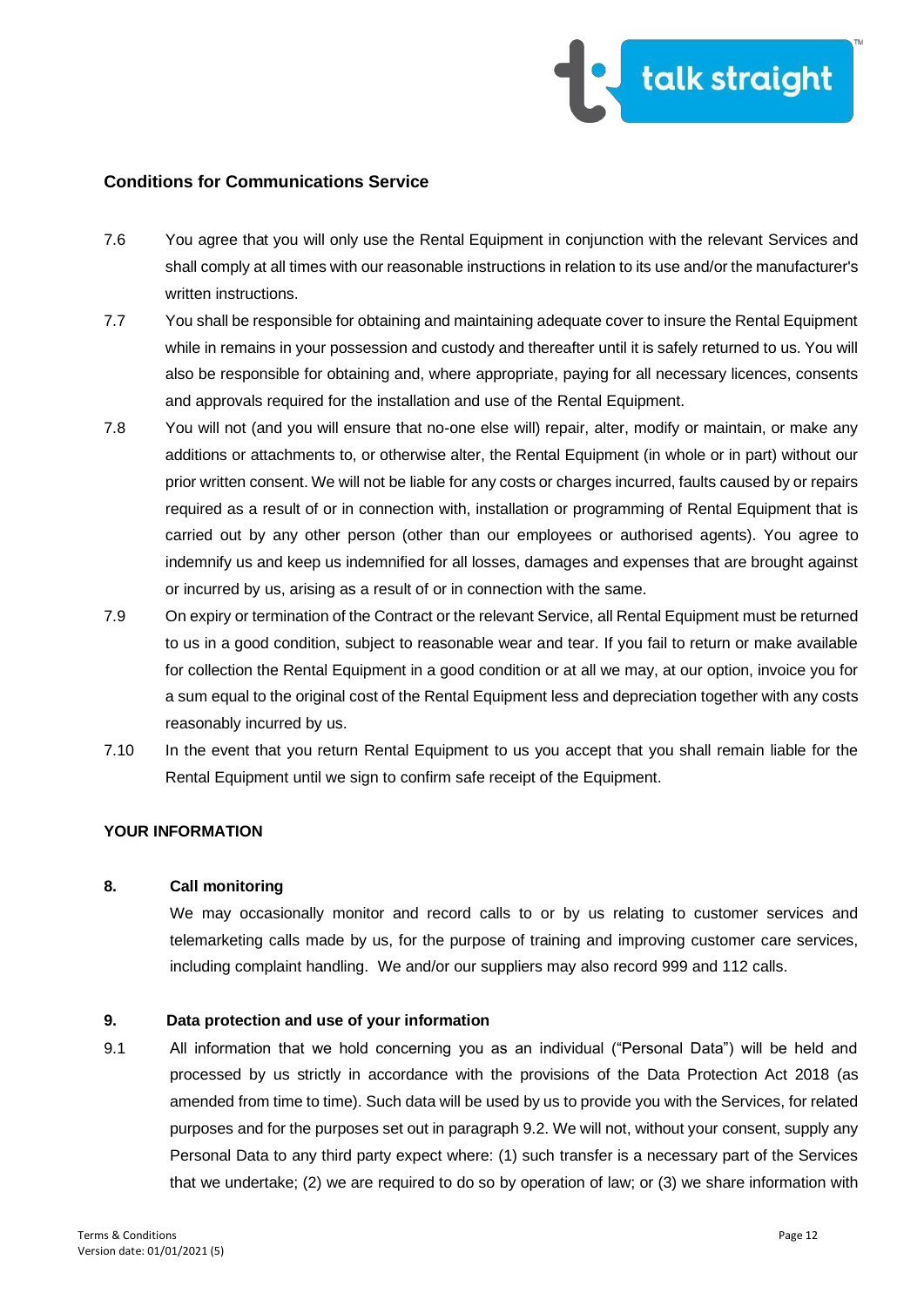

third parties for the purpose of managing and administering our relationship with our third party dealers and other suppliers.

- 9.2 We may also use the information we have about you and your use of the Services (this includes information about your bill size, the numbers you call and the times you call) to inform you about the products, services, pricing packages and special offers which we provide and which we believe may be of particular interest to you. If you do not wish to receive that information, please advise us by writing to us at Unit 2-4 Backstone Business Park, Dansk Way, Ilkley LS29 8JZ or any other address we may give you for this purpose from time to time.
- 9.3 An individual has the right under the Data Protection Act 2018 to obtain information, including a description of the Personal Data that we hold on you. Where we supply you with such information, we reserve the right to charge you £10. Should you have any queries concerning this right, please contact us at the address set out in paragraph 9.2.
- 9.4 You must inform us immediately if any of the information you have provided to us about you in connection with this Contract changes.
- 9.5 You agree that we and/or our third party service providers can search the files of credit reference agencies and that they may keep a record of that search. We and/or our service providers can also carry out identity and antifraud checks with fraud prevention agencies. We and other organisations can access and use the information recorded by fraud prevention agencies from other countries. If you give us false or inaccurate information and we identify or suspect fraud, we will record this. Details of how you conduct your account may also be disclosed to those agencies, law enforcement agencies and other telecommunications companies.

## **YOUR OBLIGATIONS**

## **10. Paying our charges for the Services**

#### **10.1 Charges**

- (a) You must pay the charges for the Services according to the applicable Tariff. This applies whether you or someone else uses the Services and whether the Services are used with your full knowledge and consent or otherwise. (This means by the way of example but not by way of limitation that you are liable to pay for all Calls made as a result of "rogue diallers" and unbarred premium rate numbers.) We may vary the charges set out in the Tariff as explained in paragraph 18.2.
- (b) Where you decide to cancel the Service Agreement ahead of the Start Date, we reserve the right to seek recompense for an administrative fee and/or 3<sup>rd</sup> party charges incurred as a result of you entering in to the Service Agreement. All Service Agreement cancellation fees or charges will be invoiced to you and payment in line with clause 10.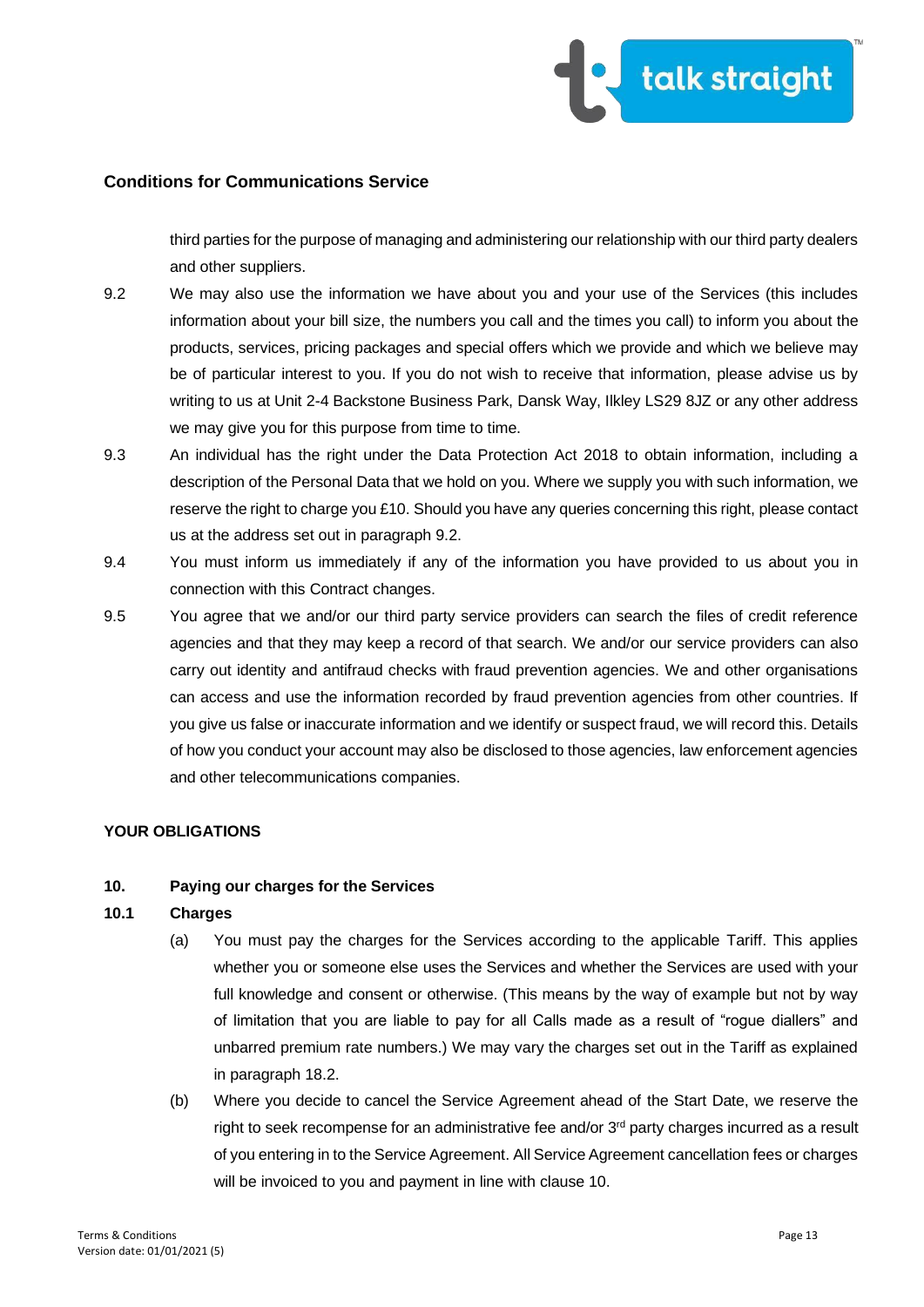

#### **10.2 Installation charges**

The Service Agreement sets out whether installation costs are payable for the Services we have agreed to supply to you. However, we may be unable (due to a third party constraint) to tell you when you place, or we confirm, your order for the Services how much these installation costs will be. If this is the case, we will use reasonable endeavours to give you an estimate of how much the installation costs will be prior to the commencement of the installation work but this shall be an estimate only and you agree to pay all installation costs actually incurred.

#### **10.3 Equipment**

You must pay for the charges for any Sale Equipment that we supply to you. We will invoice you for the Sale Equipment in the next invoice that we send to you (in accordance with paragraph 10.4) following the date on which we dispatch the Sale Equipment to you. You shall also pay the rental charges for any Rental Equipment that we supply to you, and we shall invoice you for this on a monthly basis in accordance with paragraph 10.4.

#### **10.4 Invoices**

- (a) Save in respect of any fees for Services charged on an annual basis we will send you your first invoice on or around the  $14<sup>th</sup>$  of the calendar month after the Services commence and thereafter on a monthly basis on or around the 14<sup>th</sup> of each calendar month. We reserve the right to amend the invoice schedule day of the month at our discretion.
- (b) We will send all invoices and other correspondence to the email address set out in the Service Agreement or other email address you ask us to. We will show on the invoice which charges are payable in advance or in arrears as referred to in paragraph 10.5. We will include all charges on the next invoice where possible, and in any event as soon as we reasonably can. All invoices are to be paid by Direct Debit unless specifically agreed between you and a Director of Talk Straight. No other employee of Talk Straight or Dealer re-selling our services has the right to agree a payment other than by Direct Debit.
- (c) If invoices require a purchase order reference prior to processing, then it is your responsibility to ensure that such reference is provided at point of order.
- (d) Any queries in relation to invoices must be made within ten days of receipt failing which an invoice shall be deemed to have been accepted and approved.

#### **10.5 Rental and Call charges**

You will incur charges from the time any part of a Service is used or received except in the case of Services subject to a periodic rental, in which case you will incur charges from the date the Service is made available for use, usually no later than 48 hours following supplier handover. We will usually ask you to pay the rental in advance and your first invoice will include both one month's rental services from the beginning of the Contract up to the beginning of the first complete month, where appropriate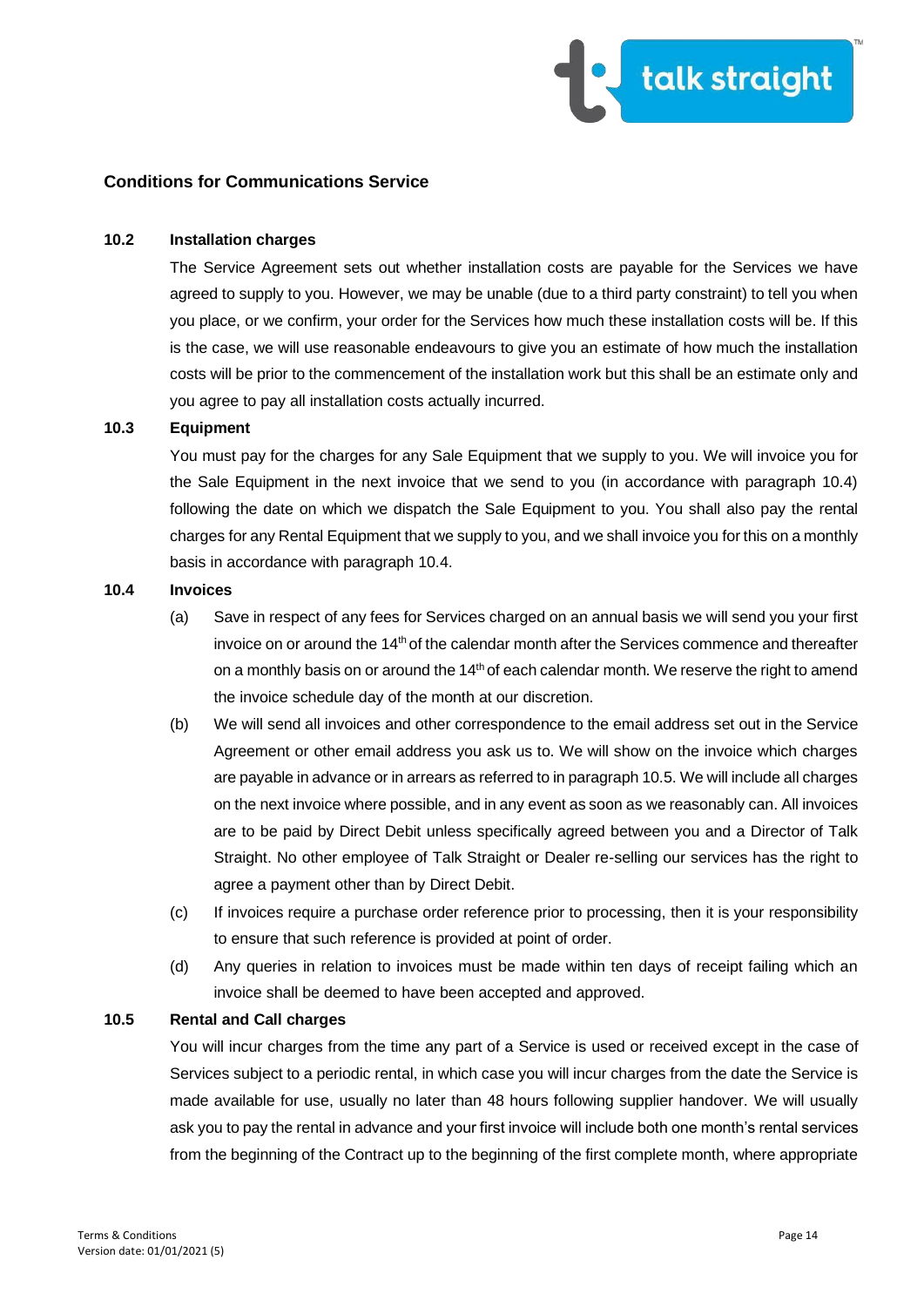

call and other charges will be invoiced in arrears. We will calculate the charges for Calls using the details recorded by our Network.

### **10.6 Payments in advance and deposits**

- (a) We may ask you for a payment in advance before payment would normally be due, which you shall pay in accordance with paragraph 10.7. This advance payment will not be more than our reasonable estimate of your following month's invoice.
- (b) We may ask for a deposit at any time, as security for the payment of your invoices if we deem it reasonable for us to do so, which you shall pay in accordance with paragraph 10.7. Our procedures for deposits will be explained to you at the relevant time.

### **10.7 Terms of payment**

Our standard credit terms are payment within fourteen (14) days of date of invoice by direct debit and these are the credit terms which will apply to the Contract unless we have agreed otherwise in writing. You must pay all charges and rental with the credit terms which we have agreed with you in writing and any advance payments and deposits when we ask for them.

#### **10.8 Tariff**

You hereby acknowledge and agree that we have agreed to supply the Services to you at the agreed Tariff and charges on the basis that you have committed to the Minimum Spend and Minimum Term commitments.

### **10.9 Failed Payments**

Any failed collection or cancellation of a Direct Debit by you will incur a charge of £30 per collection attempt. We will notify you of a failed collection attempt. Such fee shall be added to your next invoice or shall be invoiced for and payable with immediate effect.

## **10.10** If you fail to pay any money you owe us by the date it becomes due:

- (a) we shall be entitled to:
	- (i) suspend the Services in whole or in part;
	- $(i)$  charge you an administration fee of £25 in respect of us making the relevant suspended Services available to you again;
	- (iii) take such steps as are reasonably necessary to recover payment of money you owe to us which steps may include the instruction of solicitors and/or a debt collection agency and/or the issue of court proceedings and/or the commencement of some other legal
- (b) without prejudice to our right to claim costs under the Late Payment of Commercial Debts (Interest) Act 1998 and/or under Part 44 of the Civil Procedure Rules, you will additionally pay to us as a debt all costs which we incur in taking steps to recover any money you owe us (and the costs of recovering such costs) including but not limited to all and any costs which we incur with lawyers, debt collection agencies and/or bailiffs to recover or to try to recover that money from you.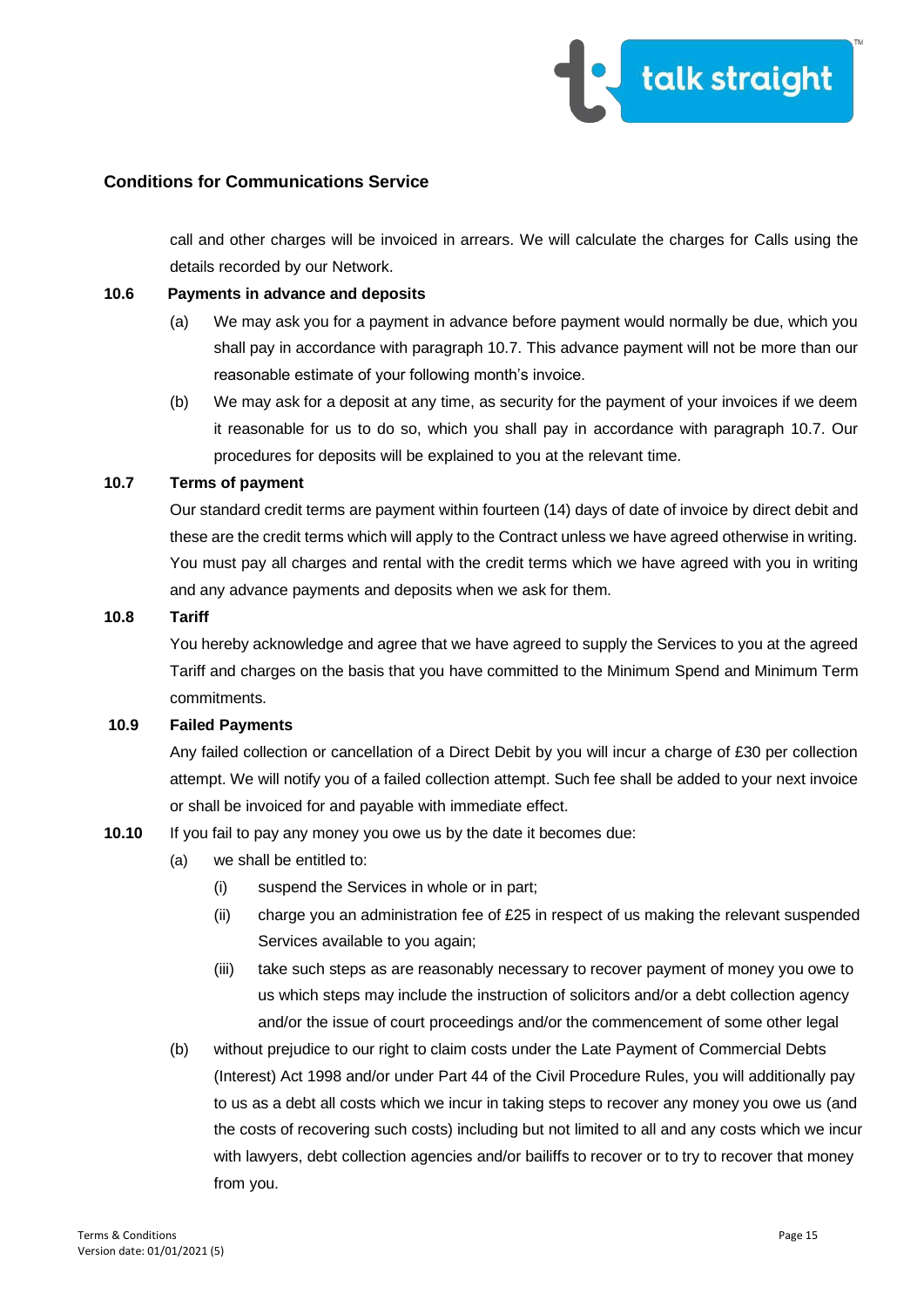

#### **11. Your other responsibilities**

### **11.1 Our Equipment and instructions**

You agree to comply with our reasonable instructions relating to the Services and any Equipment we supply to you in connection with the Services.

#### **11.2 Entry to your premises**

- (a) If our engineers or sub-contractors have to enter your premises you agree to let them do so within normal working hours (Monday to Friday, 9am to 5pm) or otherwise if agreed with you in advance (such agreement not to be unreasonably withheld). We will meet your reasonable requirements regarding the safety of people on your premises and you must do the same for us.
- (b) If we need someone else's permission to cross or put our Equipment on their premises, you must get that permission for us and make any necessary re-decorating.

### **11.3 Misuse of the Services**

Nobody must use the Services:

- (a) to make abusive, defamatory, obscene, offensive, indecent, menacing, disruptive, nuisance or hoax Calls, emails or other communications or Calls, emails or the other communications in breach of privacy or any other rights;
- (b) to send, knowingly receive, upload, display, download, use or re-use material which is abusive, defamatory, obscene, offensive, indecent or menacing or in breach of copyright, privacy or any other rights;
- (c) to send and receive data in such a way or in such amount so as to adversely affect the Network (or any part of it) which underpins any Service or to adversely affect our other customer or customers of our suppliers;
- (d) for the carrying out of fraud, an unlawful activity or a criminal offence or in a way which does not comply with the terms of any legislation;
- (e) in a way that does not comply with any instructions given by us to you under paragraph 11.1;
- (f) to obtain access, through whatever means, to restricted areas of the underlying network; or
- (g) in a way which (in our reasonable opinion) brings our name into disrepute, or which places us in breach of our legal or regulatory obligations;
- (h) to establish, install or use a GSM Gateway without our prior written consent (which we may withhold at our absolute discretion), and you must make sure that this does not happen. The action we can take if this happens is explained in paragraph 15. If we incur any loss, damages, liability and/or costs because the Services are misused in these ways by you, you will indemnify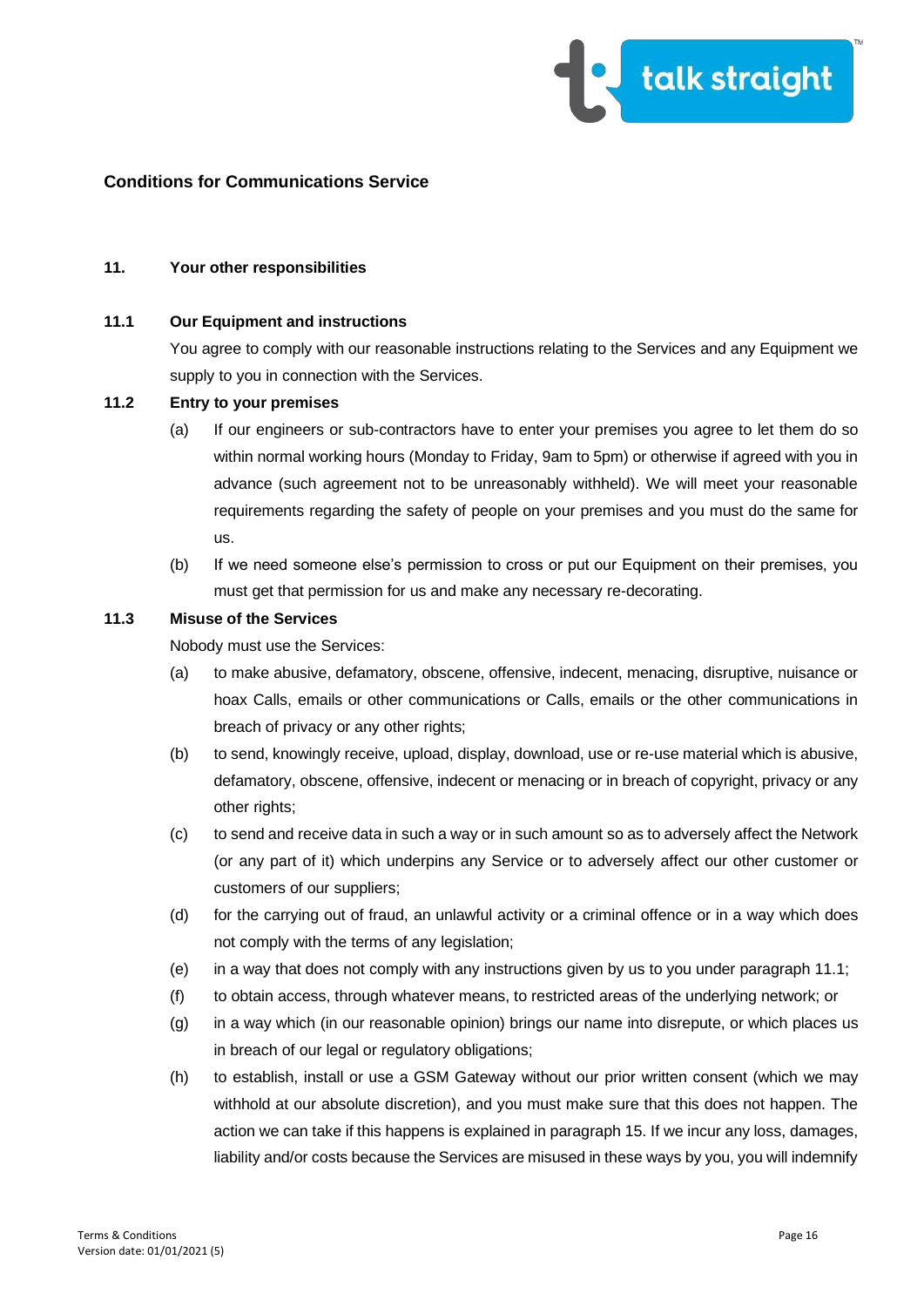

us and keep us indemnified in respect of any sums we are obliged to pay and/or costs we incur in connection with such misuse.

#### **11.4 Indemnity**

If you use the Services for business purposes, you will indemnify and keep us indemnified against any loss, damages, liability and/or costs that we may incur as a result of any claims that anyone (other than you) threatens or makes against us because the Services are faulty or cannot be used by them.

#### **11.5 Line rentals**

When we provide your Line rentals, we will route your calls through our Network. No other service provider may route these calls or attempt to do so, and if they do we reserve the right to bar these calls.

### **REPAIRING FAULTS**

## **12. Repairing faults**

- 12.1 We will investigate any fault that is reported to us according to our standard procedures for the Service in questions. We will use reasonable endeavours to repair any fault that is reported to us and which is directly caused by us our employees or agents according to our standard procedures for the Service in question.
- 12.2 At your request we may agree to work on a fault outside of our normal business hours. When we agree to work on a fault outside the hours covered by our standard procedures, you will be liable to pay us an extra charge at the applicable rate set out in our Tariffs in force at the time.
- 12.3 If you tell us there is a fault in a Service and we find either that there is not or that you, someone at your premises or a third party (including, without limitation, another network operator or communications supplier) has caused the fault, we may charge you for any work we have done to try and find the fault and/or to repair it and pass on any charges levied as a result of a BT engineer visit. We are not liable for any loss or damages arising from a fault caused by someone other than us, and we are not responsible for fixing any faults not caused by us.

# **LIMITATION OF LIABILITY**

### **13. Liability**

- 13.1 Nothing in the Contract excludes our liability for personal injury or death as a result of our negligence; or for fraud; for any liability that, by law, cannot be limited or excluded.
- 13.2 Subject to paragraph 13.1: we have no liability (howsoever caused including (without limitation) by negligence) for any loss of business; loss of profits; loss of revenue or savings you expected to make; loss of goods; loss of contract; loss of use; wasted expense; financial loss; data being lost or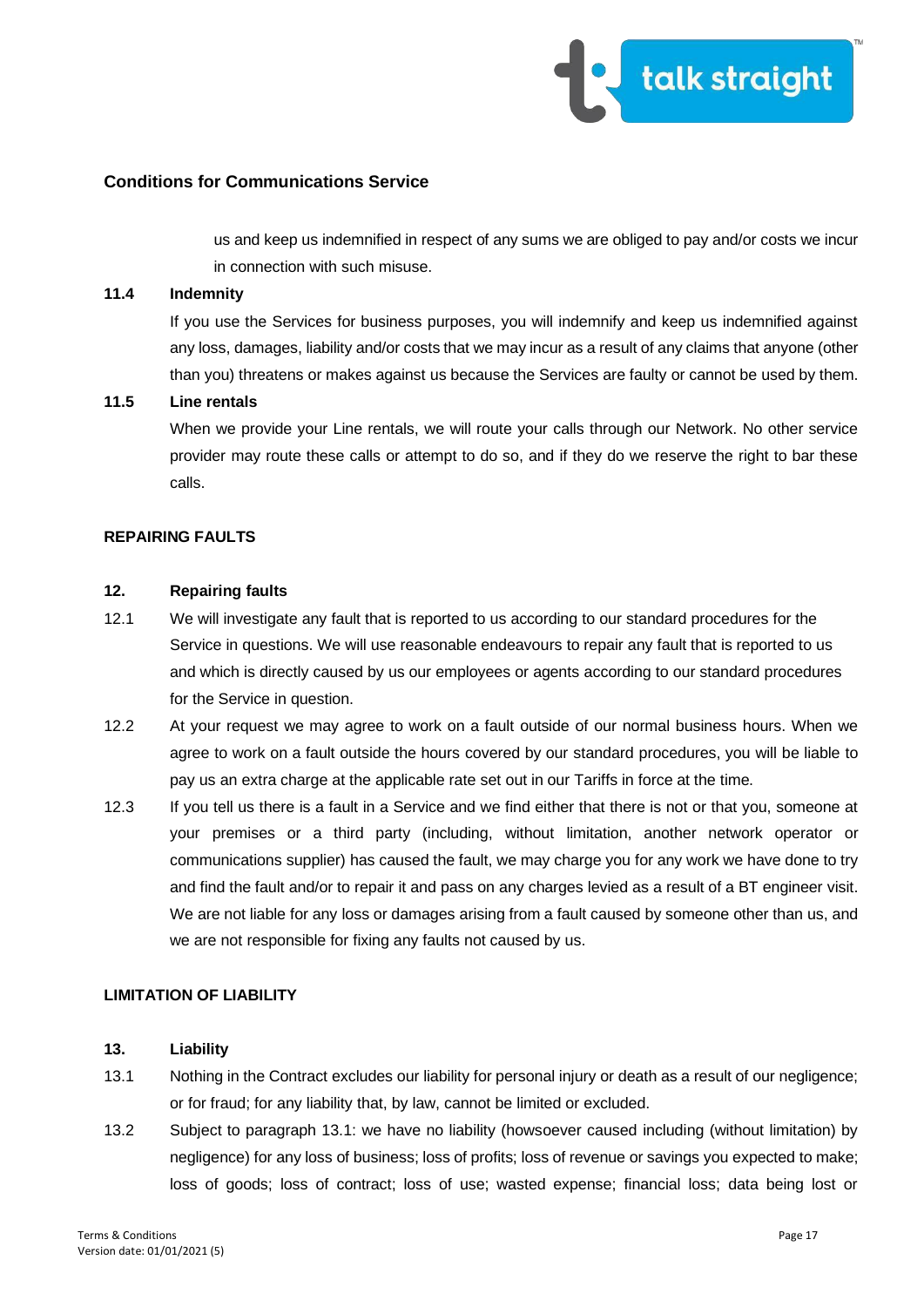

damaged; lack of availability of IT and/or communications systems not provided by us; damage to reputation, goodwill and/or similar losses; or any special, indirect, consequential or pure economic loss, costs, damages or expenses arising under or in connection with the Contract.

- 13.3 Subject to paragraph 13.1 above, our total liability in contract, tort (including negligence or breach of statutory duty) misrepresentation, restitution or otherwise, arising out of or in connection with the Contract shall be limited to:
	- (a) where the breach occurs in the first Year of the Contract, the sum payable by you to us for the Services to which the breach relates from the Start Date to the date of breach; or
	- (b) where the breach occurs in the second or any subsequent year of the Contract, the sum payable by you to us for the Services to which the breach relates in the Year preceding the Year in which the breach occurred; or
	- (c) £2,000, whichever is the greater.
- 13.4 Except as expressly set out in the Contract, all conditions, warranties, terms, undertakings and obligations implied by statute, common law, custom, trade usage or otherwise are hereby excluded from the Contract to the fullest extent permitted by law.
- 13.5 Each part of the Contract that excludes or limits our liability operates separately. If any part is disallowed or is not effective, the other parts will continue to apply.
- 13.6 The provisions of this paragraph 13 shall continue to apply notwithstanding termination of the Contract.

## **14. Matters beyond our reasonable control**

If we cannot fulfil, or are delayed in fulfilling, our obligations under the Contract because of something beyond our reasonable control such as, without limitation, lightning, flood, or exceptionally severe weather, fire or explosion, civil disorder, war or military operations, national or local emergency, anything done by government or other competent authority, acts or omissions of other communications suppliers or network operators, or industrial disputes of any kind, (including those involving our employees or suppliers), we will not be liable to you for this.

### **CHANGING AND TERMINATING THE AGREEENT**

## **15. Term and Suspension of the Contract**

- 15.1 The Contract shall commence on the Start Date and shall continue in respect of each Service for the Minimum Term applicable to each Service, and thereafter for successive periods of 12 months ("**Renewal Term"**) unless and until terminated in accordance with the Contract.
- 15.2 We may suspend any or all of the Services or terminate the Contract immediately at any time by notifying you in writing if: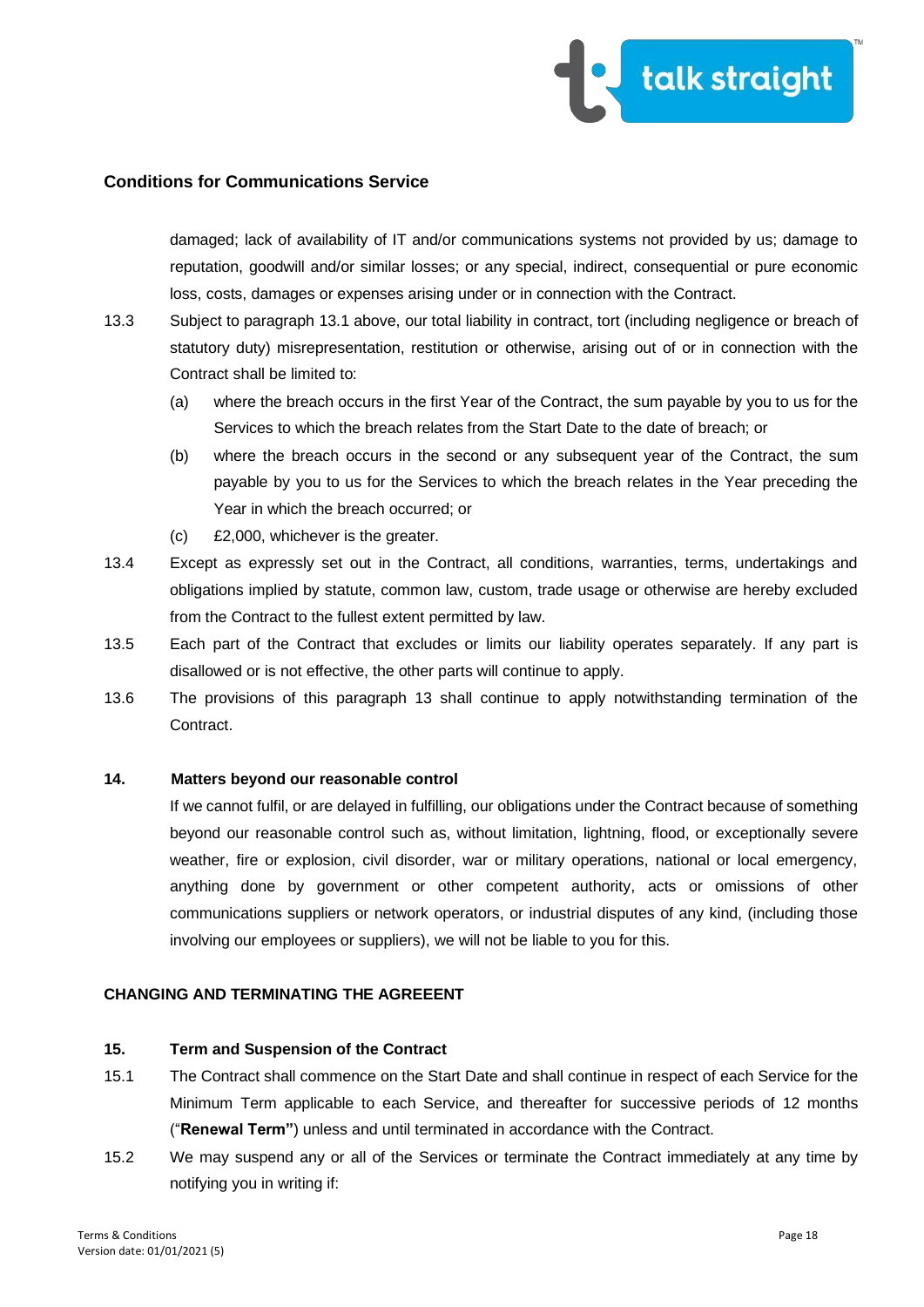

- (a) you breach the Contract or any other agreement you have with us (other than failure to pay any amount due under the Contract) and fail to remedy the breach (if such breach is remediable) within 30 days of being notified in writing to do so;
- (b) we believe that the Service(s) are being used in a way forbidden by paragraph 11.3. This applies even if you do not know that the Service(s) are being used in such a way;
- (c) bankruptcy or insolvency proceedings are brought against you, or if you do not make any payment under a judgment of a court on time, or (if you are a business) you make an arrangement with your creditors, or a receiver or administrator is appointed over any of your assets, or you go into liquidation.
- 15.3 If you fail to pay any amount due under the Contract by the due date or our direct debit request is rejected by your bank we will write and/or email you requesting payment within seven (7) days or informing you that our direct debit request will be re-submitted in seven (7) days. If we still fail to receive payment after those seven (7) days have passed we will be entitled to suspend any or all of the Services immediately. The Service will be resumed as soon as reasonably practicable on full payment of all outstanding charges. Notwithstanding the foregoing, in the event that:
	- (a) two (2) consecutive direct debit requests are rejected;
	- (b) you fail to make any payment requested within seven (7) days of the date of a letter / email requesting such payment and / or
	- (c) you fail to pay any payment on the due date where there have been two (2) preceding failures which were remedied within the seven (7) day period,

we will be entitled to terminate any or all of the Services immediately by notice of writing or emailing to you to take immediate effect.

- 15.4 We reserve the right to charge interest at the rate of eight percent (8%) per annum, accruing on a daily basis and being compounded monthly on any charges not paid by the due date for payment until the date when they are received by us.
- 15.5 If we suspend any Services, we will not provide them again until you rectify the situation that caused us to suspend the Services to our satisfaction or you have satisfied us that you will do so or that the Services will not be used in a way that is forbidden by paragraph 11.3.
- 15.6 If we suspend any Service because you breach the Contract, the Contract will still continue and you must still pay us any rental charges as and when they arise unless and until the Contract is terminated.
- 15.7 If the Contract or any of the Services are terminated in accordance with this paragraph 16 during the Minimum Term or any agreed term applicable to each of the Services we will levy a cancellation charge in relation to each relevant Service calculated in accordance with the following:-
	- (a) Each Service for which a monthly rental charge is payable number of months remaining of Minimum Term for that Service multiplied by the monthly rental; and / or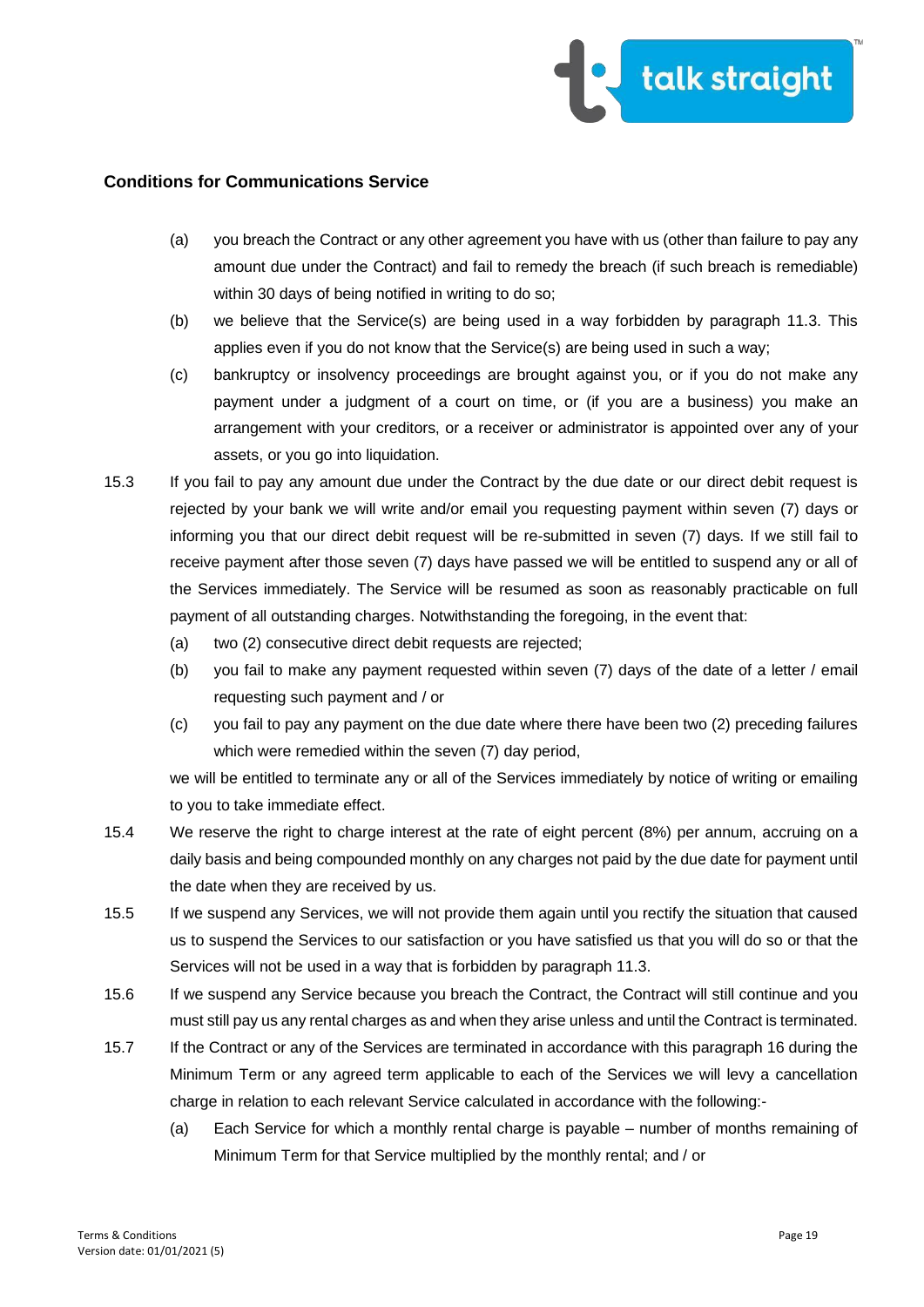

- (b) Call Spend number of months remaining on Minimum Term multiplied by the monthly Minimum Spend or the average call spend based on the previous six months usage (whichever is the greater), in each case less a discount sum, computed on the basis of a 5% discount for a full year of early payment and a pro rata lesser sum for a shorter period or greater sum for a longer period.
- 15.8 In the event that this Contract expires or is terminated (howsoever caused) at any time, you agree that you shall return within 14 days of the date of termination at your expense and risk, any and all Rental Equipment in your possession or control. In the event that we do not receive such Equipment in reasonable condition within the 14 day period, we shall be entitled to charge you for all non- returned Equipment at our list price for Equipment of the same or similar type, as in force at the relevant time.

#### **16. Terminating the Agreement after the Services are provided**

## **16.1 Termination at the end of the Minimum Term or Renewal Term**

- (a) Should we wish to terminate the Contract in respect of a Service we will give you not less than thirty (30) days' notice in writing to take effect on, or at any time after, the end of the Minimum Term for the relevant Service.
- (b) Subject to condition 16.2 below should you wish to terminate the Contract in respect of a Service you must give us not less than ninety (90) days' notice in writing to be given before the end of the Minimum Term or any and each Renewal Term, which will take effect on or before the end of the Minimum Term or any Renewal Term for the relevant Service. If your notice expires before the conclusion of the Minimum Term or a Renewal Term (as appropriate), the Contract shall nevertheless continue until the conclusion of that particular term. In the event that you fail to give notice (or sufficient notice) the contract shall rollover in accordance with clause 15.1.
- (c) If we give you notice to terminate under paragraph 16.1(a), you must pay rental up to the end of the notice period. If you give us notice to terminate under paragraph 16.2(b), you must pay rental until the conclusion of the Minimum Term or Renewal Term (as appropriate).
- (d) For mobile phones, should you wish to terminate the Contract, thirty (30) days' notice is required.

#### **16.2 Termination before end of Minimum Term**

If you want to terminate the Contract in respect of a Service prior to the end of the Minimum Term for the relevant Service (other than because we have materially altered the conditions of the Contract under paragraph 19.3) you must give us at least (90) days notice in writing and we will levy a cancellation charge calculated in accordance with the following:-

(a) Each Service for which a monthly rental charge is payable – number of months remaining of Minimum Term for that Service multiplied by the monthly rental; and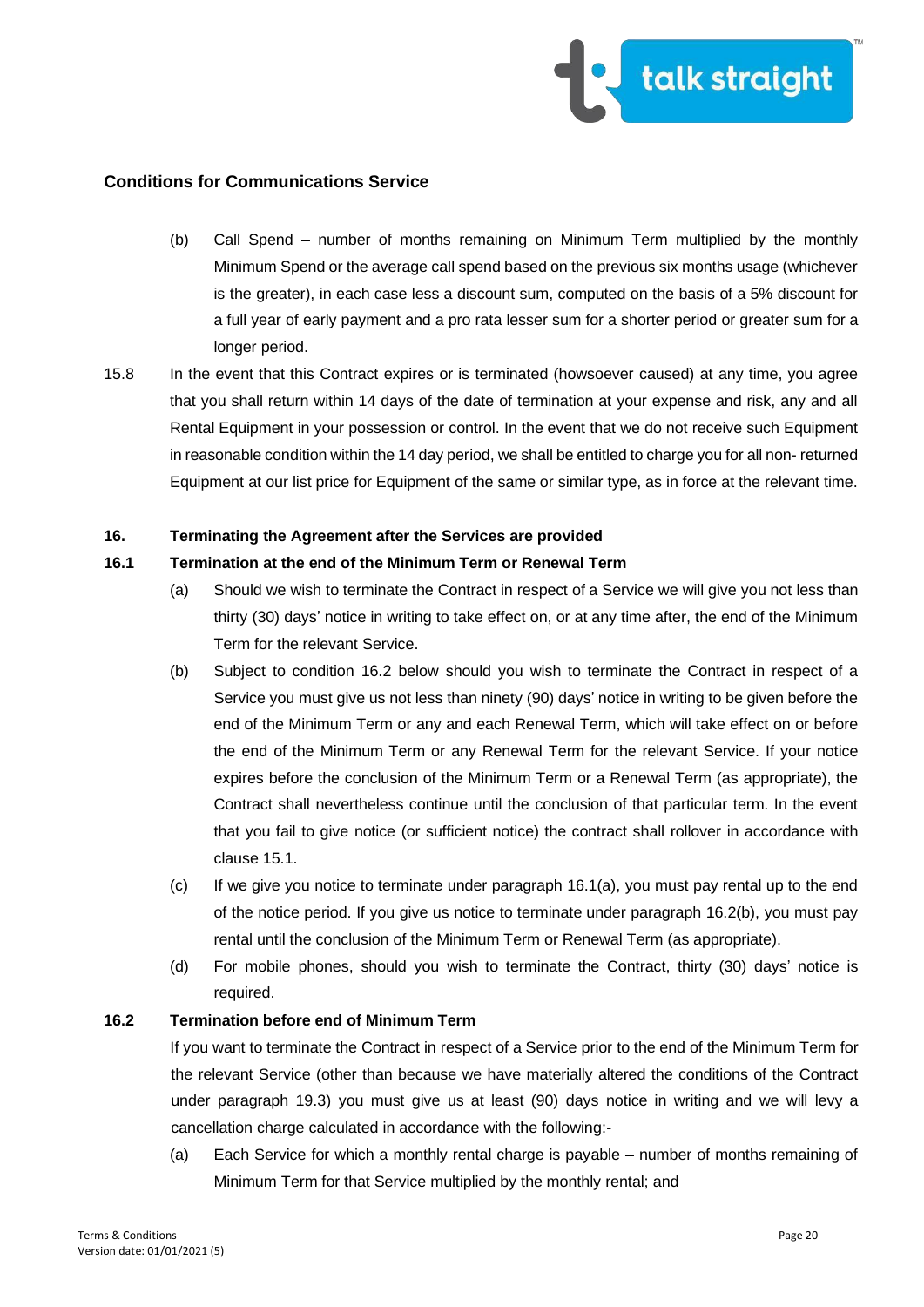

- (b) Call Spend number of months remaining on Minimum Term multiplied by the monthly Minimum Spend or multiplied by the average monthly call spend calculated on the previous 6 months Call spend, whichever is the greater, in each case less a discount sum, computed on the basis of a 5% discount for a full year of early payment, and a pro rata lesser sum for a shorter period or greater sum for a larger period.
- 16.3 If you have paid any rental in respect of a Service for a period after the Contract has ended in respect of that Service, we will either repay it to you as soon as reasonably practicable or in our sole discretion, off-set it towards any money you owe us.
- 16.4 You must pay all charges for the Services until the date on which we stop providing the Services to you.
- 16.5 We also have the right to terminate the Contract or any of the Services immediately on notice to you in accordance with paragraph 15 and in these circumstances the thirty (30) day notice period will not apply.

## **17. Effect of Termination**

- 17.1 Upon expiration or termination of this agreement, howsoever caused:
	- (a) any and all Rental Equipment must be returned to us at your expense, within 14 days of the date of termination; and
	- (b) in the event that you fail to return Rental Equipment to us within 14 days of the date of termination we shall be entitled to charge you at list cost (at the relevant time) for the same Equipment (or where we no longer supply the same Equipment, similar equipment) as in force at the relevant time.
	- (c) we reserve the right to charge an administration fee, the current rates of which are as detailed below but which may vary. In respect of:
		- (i) Broadband Services (Schools Broadband) £100 per connection;
		- (ii) Business Broadband £49 per connection;
		- (iii) Landline Telephone Services £15 per Line/channel;
		- (iv) NTS Services £15 per Number;
		- (v) VoIP Services £100.

## **18. Minimum Spend**

18.1 If you fail to reach the annualised Minimum Spend commitment in respect of a Service over the Minimum Term for such Service then we reserve the right to bill you in the month following expiry of the Minimum Term the difference between the actual amount you spent and the amount you committed to spend pursuant to the Minimum Spend over the Minimum Term. Following the expiry of the relevant Minimum Term, if in any 6-month period you fail to reach the total six-monthly Minimum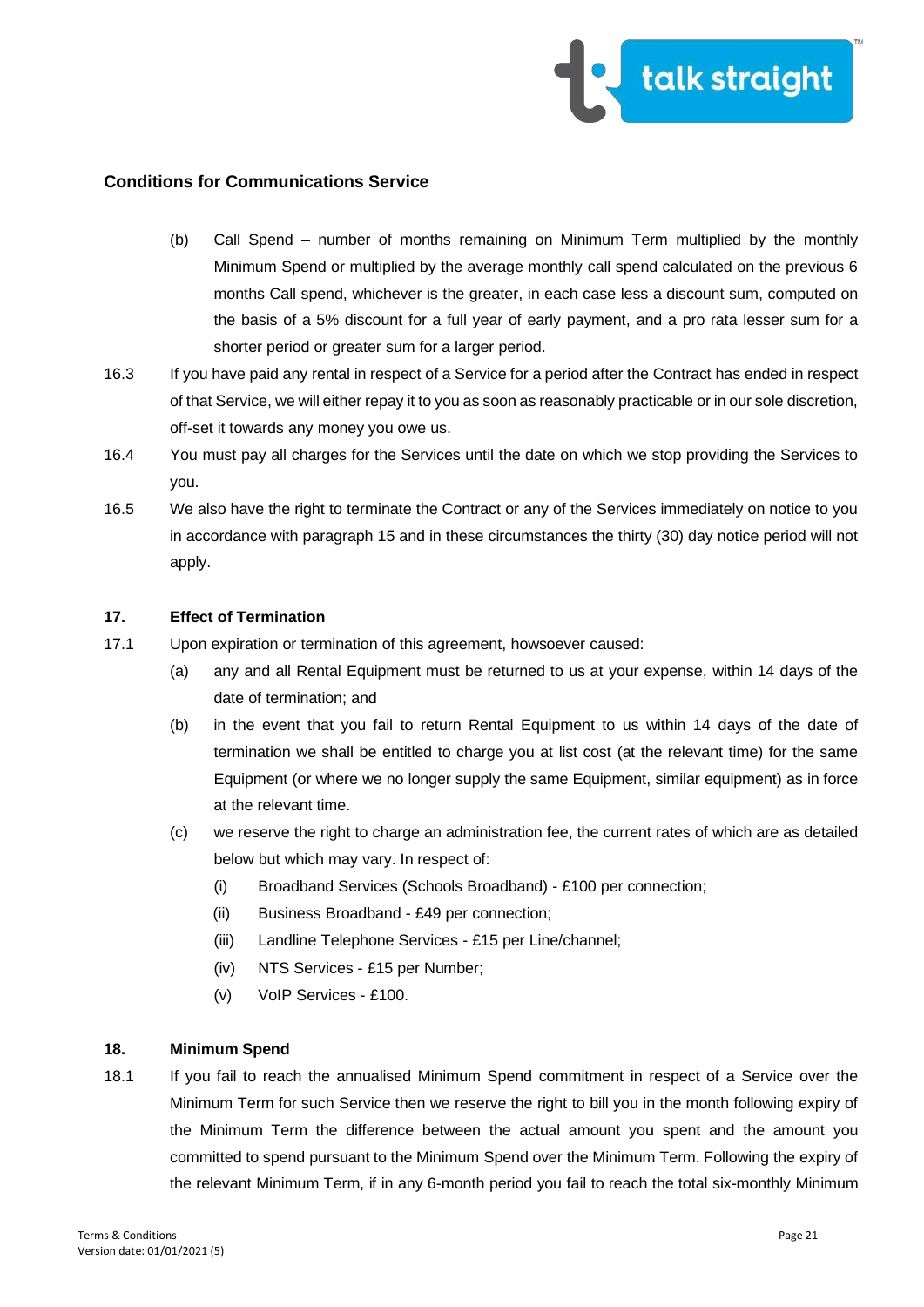

Spend that you committed to spend over that six-month period, we reserve the right to bill you in the month following expiry of the relevant six-month period the difference between the actual amount you spent and the amount you committed to spend in that six-month period pursuant to the Minimum Spend.

18.2 If the Contract or any individual Services are terminated during the Minimum Term or any agreed term for the relevant Service(s) and you received free installation of any Services or Lines as part of the Tariff or otherwise, then we reserve the right to impose a termination charge equal to the installation cost divided by the number of the months in the relevant term, multiplied by the number of months remaining in the relevant term, less a discount sum, computed on the basis of a 5% discount for a full year or early payment, and a pro rata lesser sum for a shorter period of greater sum for a longer period.

#### **19. Changing the Agreement**

#### **19.1 In general**

If you ask us to make any change to the Services or Rental Equipment we will ask you to confirm your request in writing. No action will be taken by us to carry out the change until we have received your written confirmation. If we agree to a change, the Contract will be changed when we confirm the change to you in writing or email.

## **19.2 Conditions**

We may change the terms and conditions of the Contract (or any document comprising part of the Agreement, including the Tariff and otherwise our charges for our services) at any time if we give you fourteen (14) days notice. We will notify you of any changes with your monthly invoice at least two (2) weeks before they take effect.

#### **19.3 Material Adverse Effect**

If a change made by us in accordance with paragraph 18.2 has a materially adverse effect on the Services we provide, no termination charges will be payable by you if you wish to terminate the Contract or any of the Services before the end of the Minimum Term applicable to each of the Services.

### **20. Transferring the Agreement**

- 20.1 You cannot, and cannot try to, assign or transfer (in whole or in part) the Contract or the benefit of or the rights under the Contract to anyone else.
- 20.2 We may at any time assign, novate, charge, subcontract or deal in any other manner with any or all of our rights under the Contract.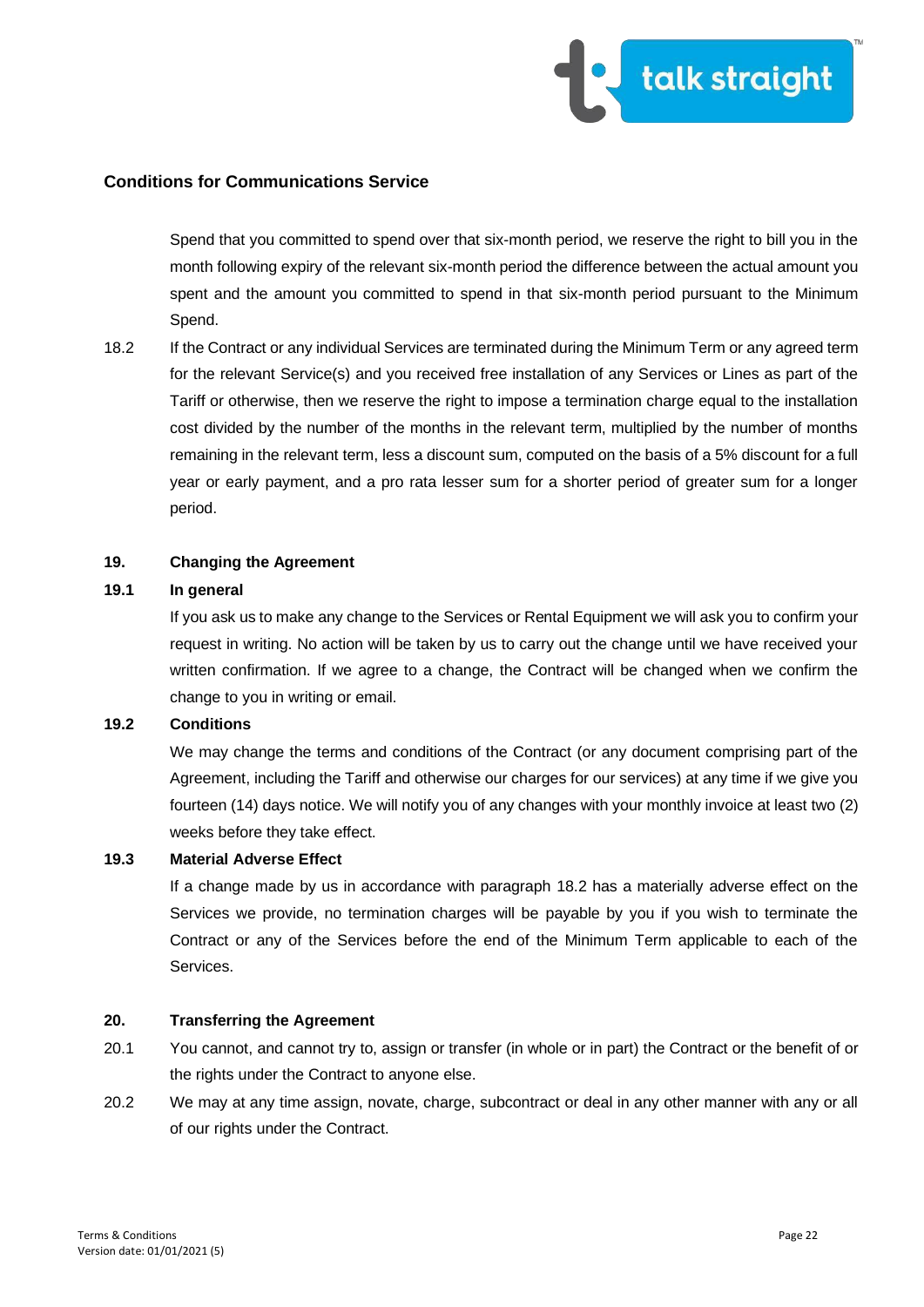

### **GENERAL CONDITIONS**

### **21. Giving notice**

- (a) Any notice given under this Agreement must be sent by email (official organisational email) and/or post using official organisational letterheaded paper from an approved staff member of the organisation to us at the email address shown on the Service Agreement or on your last invoice, or at any email address we give you.
- (b) to you at the address you have asked us to send invoices to or to the email address you have given us.

A notice will be deemed to have been received, at the date and time of receipt by us, during normal business hours (Monday – Friday 8.30 am to 5.00 pm) and no later than 4.00 pm on the 90<sup>th</sup> day prior to renewal.

### **22. Entire Agreement**

The Contract (including these conditions, the documents referred to in them, the Service Agreement and any conditions relating to specific Services) constitutes the entire agreement between you and us for the Services and supersedes all other written, recorded and oral communications between you and us in connection with the Services.

#### **23. Severance**

If any of these Conditions or any term or condition of the Contract is deemed invalid, void, or for any reason unenforceable under the laws of any jurisdiction, that term or condition will be deemed severable and will not affect the validity and enforceability of any remaining term or condition in that jurisdiction and the validity and enforceability of the whole of the Contract shall not be affected in any other jurisdiction.

### **24. Reliance**

You acknowledge that you have not been induced to enter into this Agreement by, no have you relied upon, any presentation, promise, assurance, warranty or undertaking (whether written or oral) by or on behalf of us or any other person save for those set out in this Agreement, except in the case of fraud.

#### **25. No waiver**

No failure to exercise, nor delay in the exercise, by us of any right, power, privilege or remedy under the Contract shall impair, or operate as a user of such right, power, privilege or remedy.